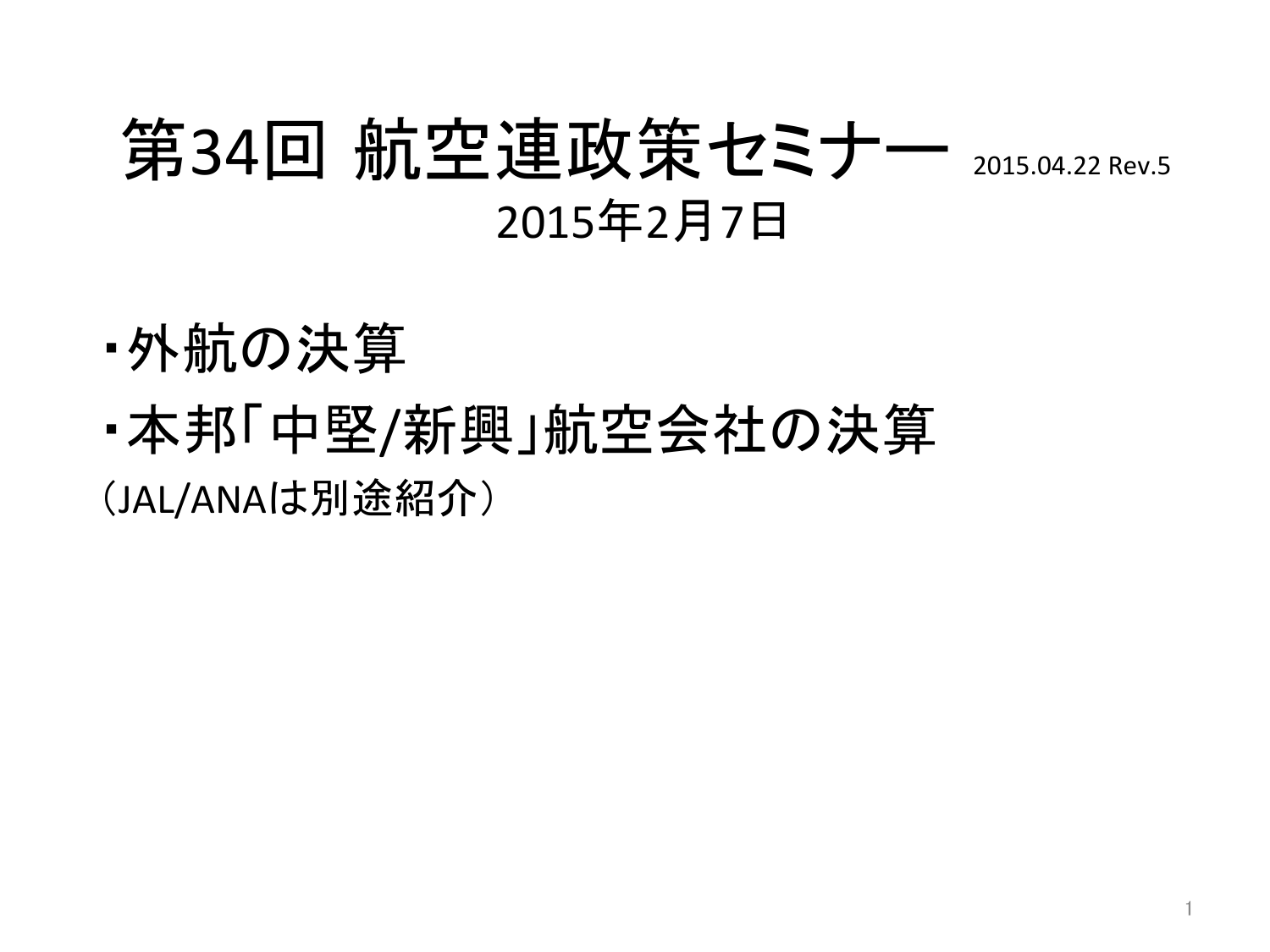# 外航9社「決算の特徴」

◇米系3社は好調

- · UAは増収増益(約2倍)
- ・DLは大幅ヘッジ損

·AAは赤字から「V字」回復

◇EU系3グループ

- ・LHが減収増益
- ・IAG(BA)は増収増益

•AF/KLMは赤字継続で若干の改善

◇アジア系3社 ・キャセイ増収増益 ・シンガポール前年並 •タイ国際は減収減益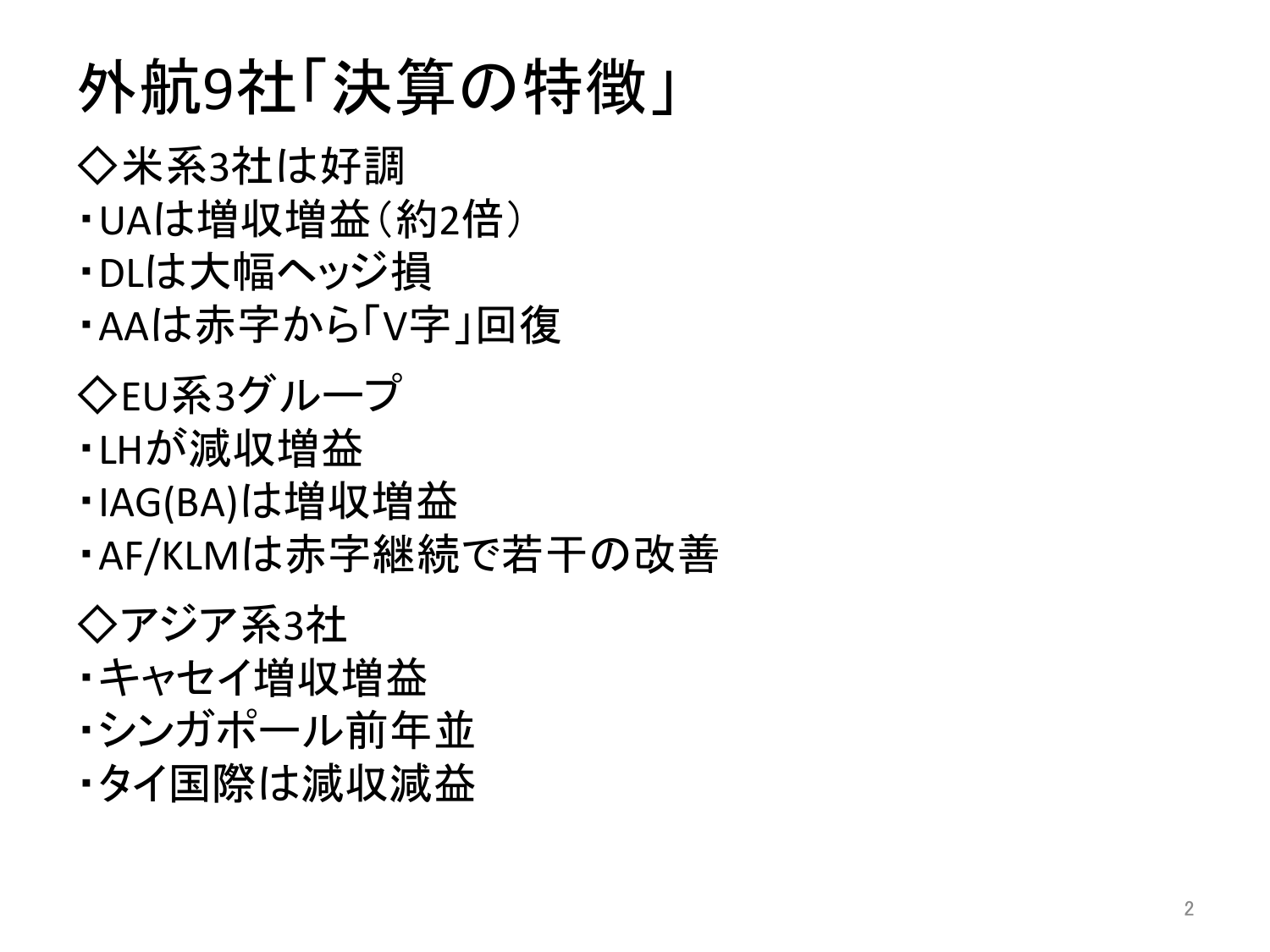# UAL 【2014/2013年度決算対比】(1-12月)

| 《ユナイテッド航空》(単位:百万ドル)                      | 2014年   |        |                        |
|------------------------------------------|---------|--------|------------------------|
| 営業収入合計Total Operating Revenues           | 38901   |        | $38279$ +1.6%(+622)    |
| 営業経費合計Total Operating Expenses           | 36528   |        | $37030$ $-1.4%$ $-502$ |
| 営業利益Operating Income                     | 2373    |        | $1249$ +90.0%(+1124)   |
| 運航外損益 Total nonoperating income(expense) | $-1245$ | $-710$ |                        |
| 税引前損益Income(loss)before income taxes     | 1128    | 539    |                        |
| 純利益/損失Net Income(loss)                   | 1132    |        | $571$ +98.2%           |

#### 〈**2014**年度**(1-12**月**)**決算䛾特徴〉

・収入が+622百万ドル、支出が-502百万ドル、そのまま営業利益+1124百万ドルになっ ている。

・地域航空リージョナルへの地方路線の運航委託を減らしたが、収入と費用が相殺され ている。

【2014/2013「1-12月期」運送実績】 

| <b>UAL</b>                                      | 2014   | 2013   | <b>.前年比</b> |
|-------------------------------------------------|--------|--------|-------------|
| └ Passengers (thousands)乗客数                     | 138029 | 139209 | $-0.8%$     |
| ' <u>Available seat-</u> miles(millions)有効座席マイル | 246021 | 245354 | $+0.3\%$    |
| Revenue passenger-miles(millions)有償旅客マイル        | 205559 | 205167 | $+0.2%$     |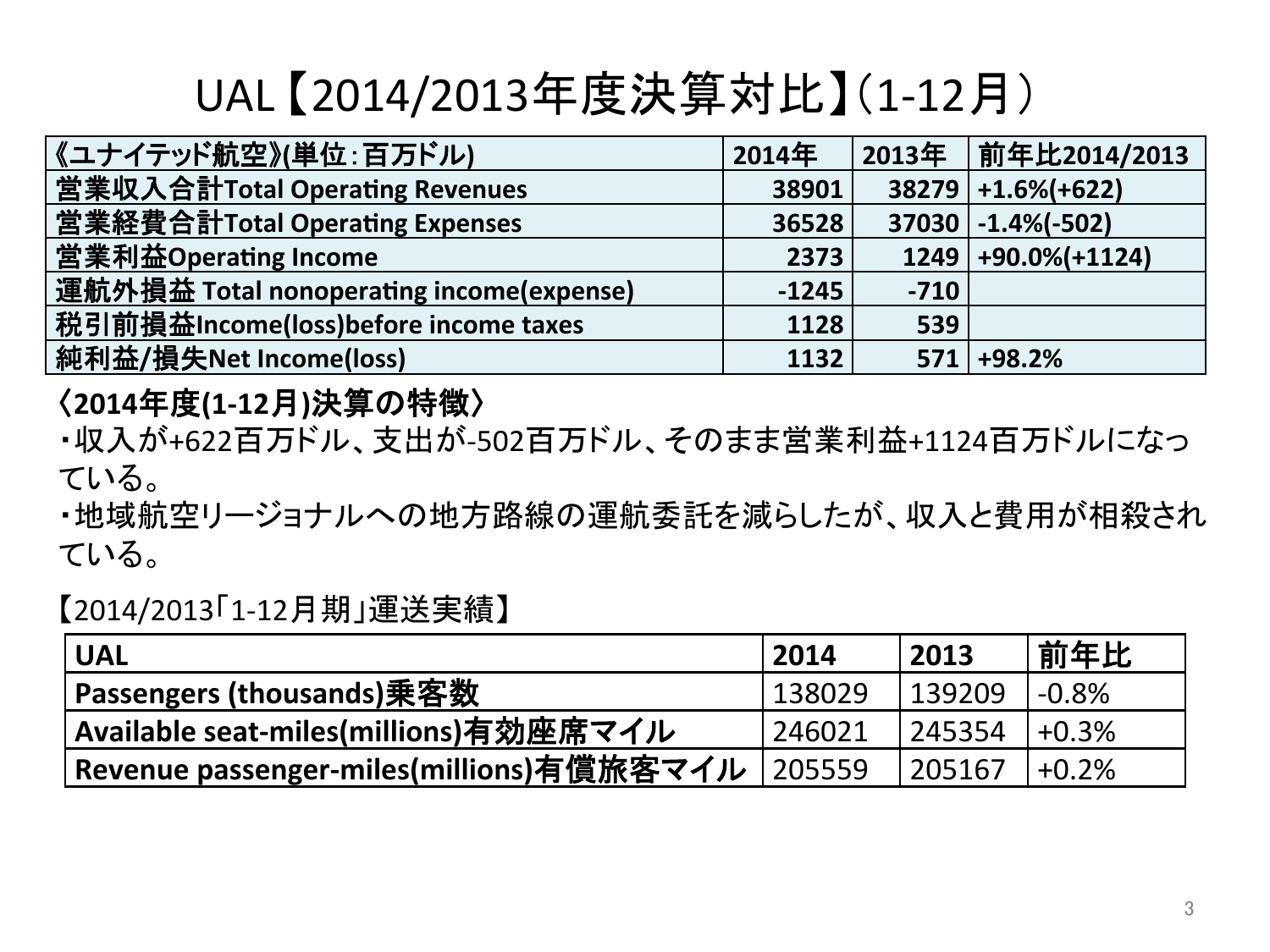### DAL 【2014/2013年度決算対比】(1-12月)

| 《デルタ航空》(単位:百万ドル)except per share data | 2014年 | 2013年       | 前年比2014/2013             |
|---------------------------------------|-------|-------------|--------------------------|
| 営業収入合計Total Operating Revenues        | 40362 |             | $37773$ +7.0%(+2589)     |
| 営業経費合計Total Operating Expenses        | 38156 |             | $34373$ +11.0%(+3783)    |
| 営業利益Operating Income                  | 2206  |             | $3400$ $-35.0\%$ $-1194$ |
| 税引前利益Income before income taxes       | 1072  |             | $2527 - 1455$            |
| 純利益Net income                         | 659   | 10540 -9881 |                          |

#### 〈**2014**年度**(1-12**月**)**決算䛾特徴〉

- ・収入は+2589百万ドル(+7.0%)だが、支出も+3783百万ドル(+11.0%)あり、営業利益は +2206百万ドル(-1194百万ドル-35.0%)となっている。
- ・コスト増で大きいのは燃油費+2271百万ドル。
- ・地域航空リージョナルへの地方路線の運航委託を減らし、減収(-142百万ドル)を上回 る費用削減(-432百万ドル)となっている。
- ・営業外では負債償却損失(loss on extinguishment of debt)-268百万ドルが目立つ。
- •★デルタ、燃料ヘッジで巨額損失**(**ウオールストリートジャーナル**0121)**
- •デルタ航空が**20**日発表した**2014**年**10-12**月期(第**4**四半期)決算䛿赤字に転落した。
- •デルタ䛿**10-12**月期䛾燃料費が前年同期に比べ**3**億**4200**万ドル(約**405**億円)減少したが燃料 価格の高騰に備えたヘッジ取引が裏目に出て、12億ドルの評価損を計上した。
- •【2014/2013「1-12月期」運送実績】

| <b>DAL</b>                               | 2014   | 2013   | 前年比   |
|------------------------------------------|--------|--------|-------|
| Available seat-miles(millions)有効座席マイル    | 239676 | 232740 | $+3%$ |
| Revenue passenger-miles(millions)有償旅客マイル | 202925 | 194988 | $+4%$ |

4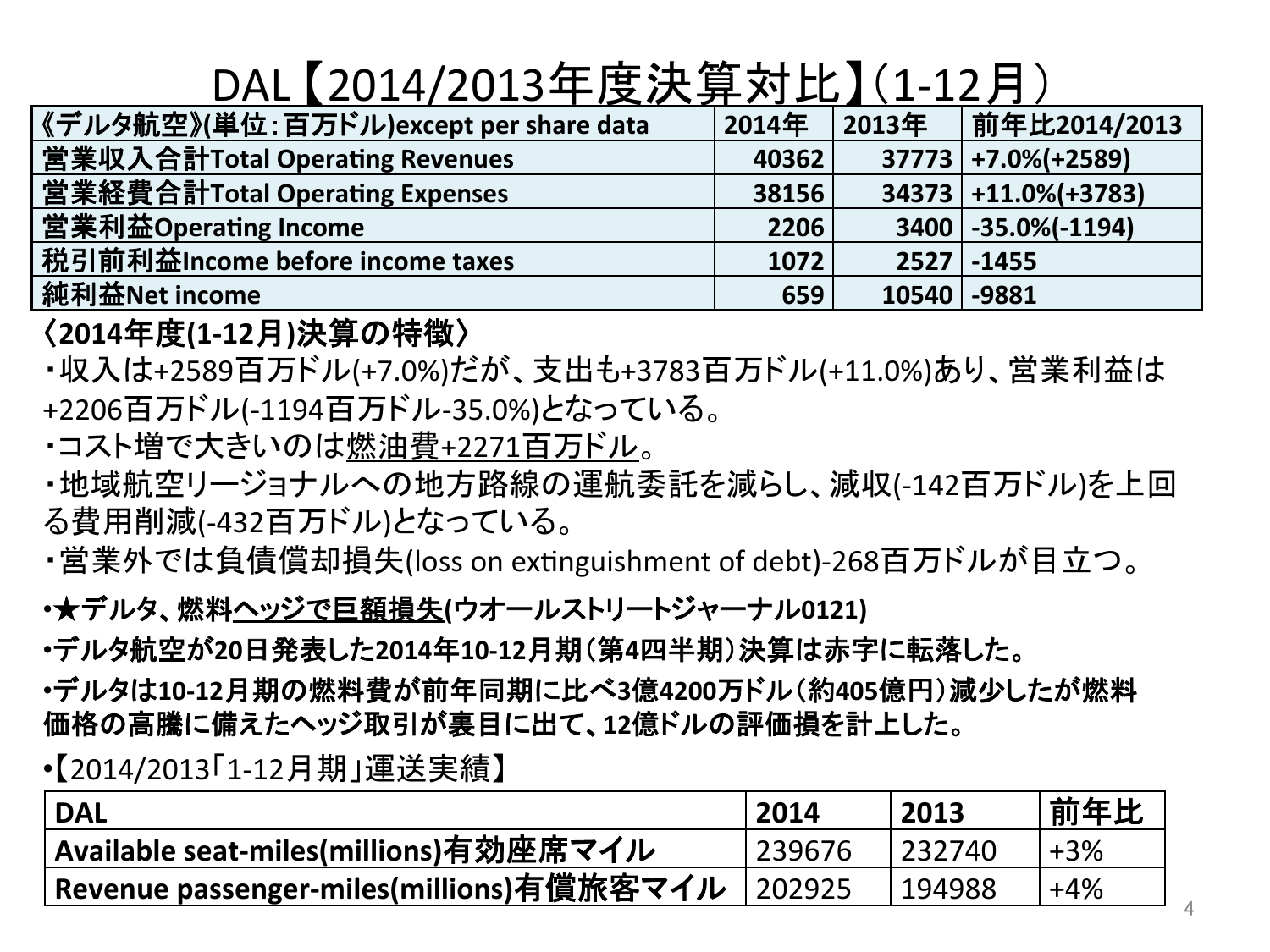# AAL 【2014/2013年度決算対比】 (1-12月)

### ・US Airwaysと合併し、前年比が大幅増、利益性に注目

| 《アメリカン航空》(単位:百万ドル)                                                                                                      | 2014年   | 2013年   | 前年比2014/2013  |
|-------------------------------------------------------------------------------------------------------------------------|---------|---------|---------------|
| 営業収入合計Total Operating Revenues                                                                                          | 42650   | 26743   | +15907        |
| 営業経費合計Total Operating Expenses                                                                                          | 38401   | 25344   | +13057        |
| 営業損益Operating Income(loss)                                                                                              | 4249    | 1399    | +2850         |
| 運航以外損益 total non-operating expense, net                                                                                 | $-1037$ | $-924$  |               |
| 更正項目前損益 Income(loss) before reorganization items, net                                                                   | 3212    | 475     |               |
| 更正項目 Reorganization items, net                                                                                          |         | $-2655$ |               |
| 税引前損益Income(loss)before income taxes                                                                                    | 3212    | $-2180$ |               |
| 純損益Net income(loss)                                                                                                     | 2882    |         | $-1834$ +4716 |
| $\overline{0.0114}$ $\overline{0.0114}$ $\overline{0.0111}$ $\overline{0.0111}$ $\overline{0.0111}$ $\overline{0.0111}$ |         |         |               |

〈2014年度(1ー12月)決算の特徴〉

・AALはUS Airwaysと合併したので前年比は分析は難しいが収入増+15907百万ドルに 対し、費用増+13057百万ドルが、そのまま利益増+2850百万ドルとなっている。 ・営業外損益では、前年−2655百万ドルあった更正項目(Reorganization items, net)がな くなっている 。 

・結果、 純損益(Net income)は、 前年比+4716百万ドルの2882百万ドルとなっている。

【**2014/2013**「**1-12**月期」運送実績】 

| ' AAL                                               | 2014   | 2013   | 前年比      |
|-----------------------------------------------------|--------|--------|----------|
| Available seat-miles(millions)有効座席マイル               | 265657 | 259914 | $+2.2\%$ |
| r Revenue passenger-miles(millions)有償旅客マイル   217870 |        | 215541 | $+1.1\%$ |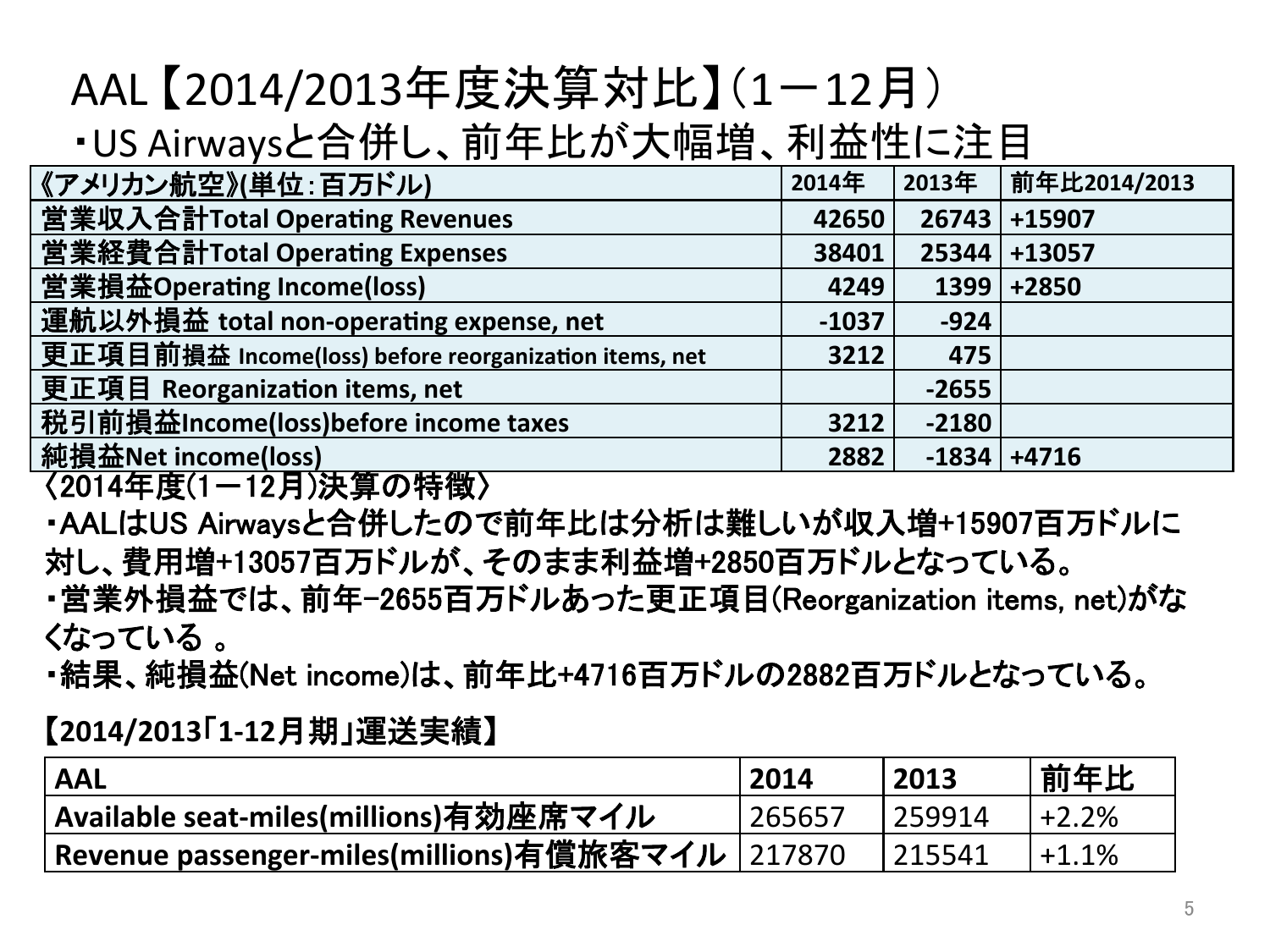### LH 【2014/2013「1-12月期」決算】**1**ユーロ**148**円**(2014.12.15)**

| LUFTHANSA Group(単位:百万ユーロ)        | 2014  | 2013  | 前年比            |
|----------------------------------|-------|-------|----------------|
| <b>Total revenue 総収入</b>         | 30011 | 30027 | $-0.1\%(-16)$  |
| Of which traffic revenueうち航空運送収入 | 24388 | 24568 | $-0.7\%(-180)$ |
| Total operating expenses営業費用     | 31409 | 31377 | $+0.1\%(+32)$  |
| Operating result営業結果             | 954   | 699   | $+255$         |
| EBIT利払い税引き前利益                    | 459   | 892   | $-433$         |
| EBITDA利払い税引き前減価償却前利益             | 1990  | 2670  | $-680$         |
| Net profit(loss)損益               | 55    | 313   | $-258$         |

#### 〈**2014**年**12**月期決算䛾特徴〉

- •運送実績は前年比2%程度プラスであり、減収増益の結果となっている。
- •主なコスト削減は、燃油費-364百万ユーロと、減価償却-255百万ユーロである。

#### •【2014/2013「1-12月期」運送実績】

| <b>Lufthansa Group</b>                               | 2014   | 2013   | 前年比      |
|------------------------------------------------------|--------|--------|----------|
| Passengers carried(thousands)乗客数                     | 105988 | 104593 | $+1.3%$  |
| ' <u>Available seat-kil</u> ometres(millioms)有効座席キロ  | 268105 | 262682 | $+2.1%$  |
| <sup> </sup> Revenue seat-kilometres(millioms)有償座席キロ | 214641 | 209652 | $+2.4\%$ |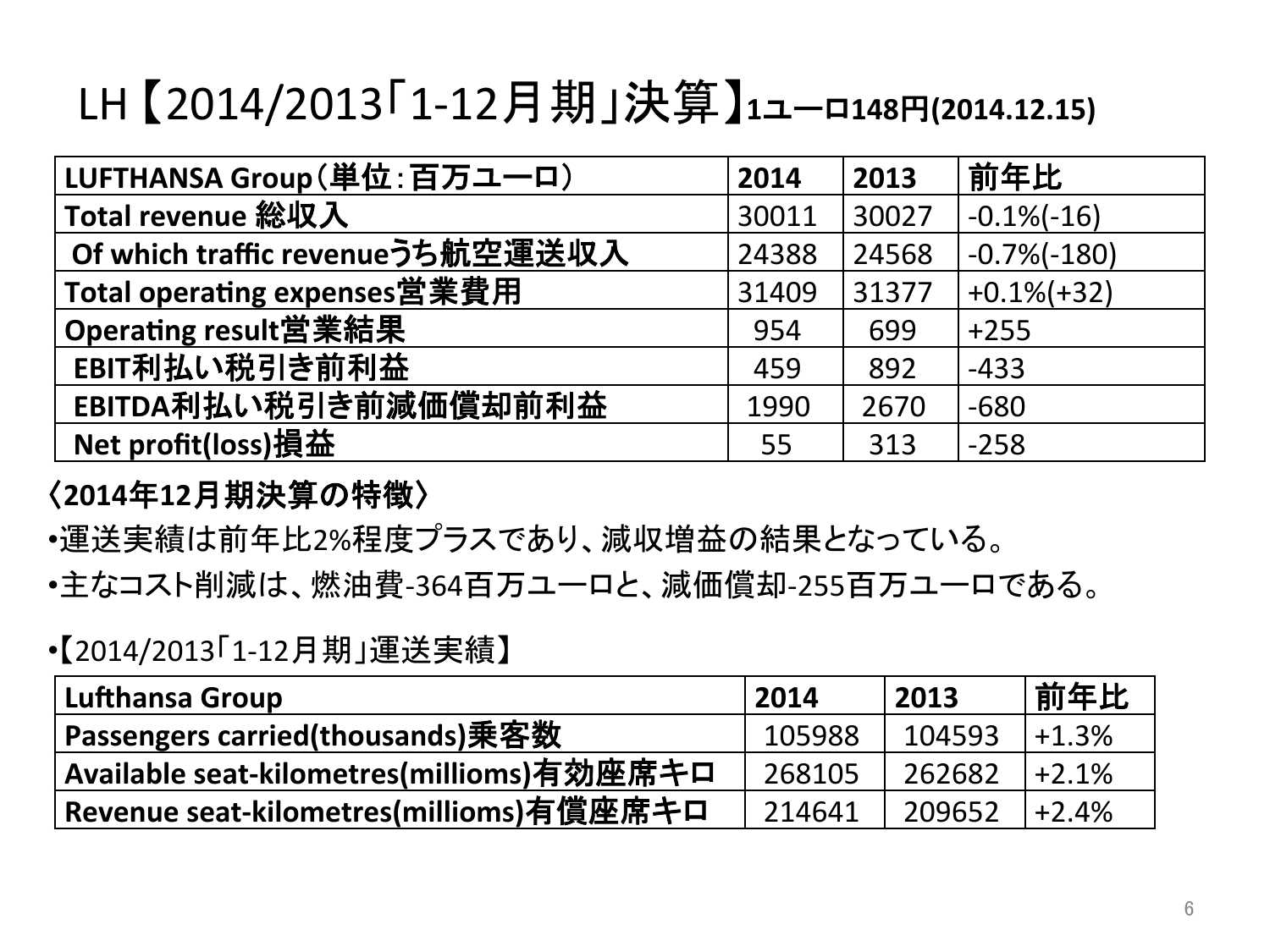## IAG 【2014/2013「1-12月期」決算】(IAGグループ=BA+イベリア航空)

| │《IAG》単位∶百万ユ一ロ                             | 2014  | 2013  | 前年比      |
|--------------------------------------------|-------|-------|----------|
| Total Revenue営業収入                          | 20170 | 18675 | $ +1495$ |
| <b>TOTAL EXPENDITURE ON OPERATIONS 総支出</b> | 18780 | 17905 | $+875$   |
| OPERATING PROFIT営業利益                       | 1390  | 770   | $+620$   |
| PROFIT AFTER TAX for the year税引後利益         | 868   | 430   | $+438$   |

#### •〈**2014**「**1-12**月期」決算䛾特徴〉

- •約9%、前年より運送実績を伸ばした分が営業収入+1495百万ユーロ増になっている。
- •支出では減価償却+190百万ユーロ増や、リース機材費+69百万ユーロ増に現れている。
- •結果、営業利益は前年比+620百万ユーロ増の、1390百万ユーロと好調であった。

| IAGグループ                                   | 2014   | 2013   | 前年比      |
|-------------------------------------------|--------|--------|----------|
| Available seat-kilometres(millioms)有効座席キロ | 251931 | 230573 | $49.3\%$ |
| Revenue pax-kilometres(millioms)有償人キロ     | 202562 | 186304 | $+8.7%$  |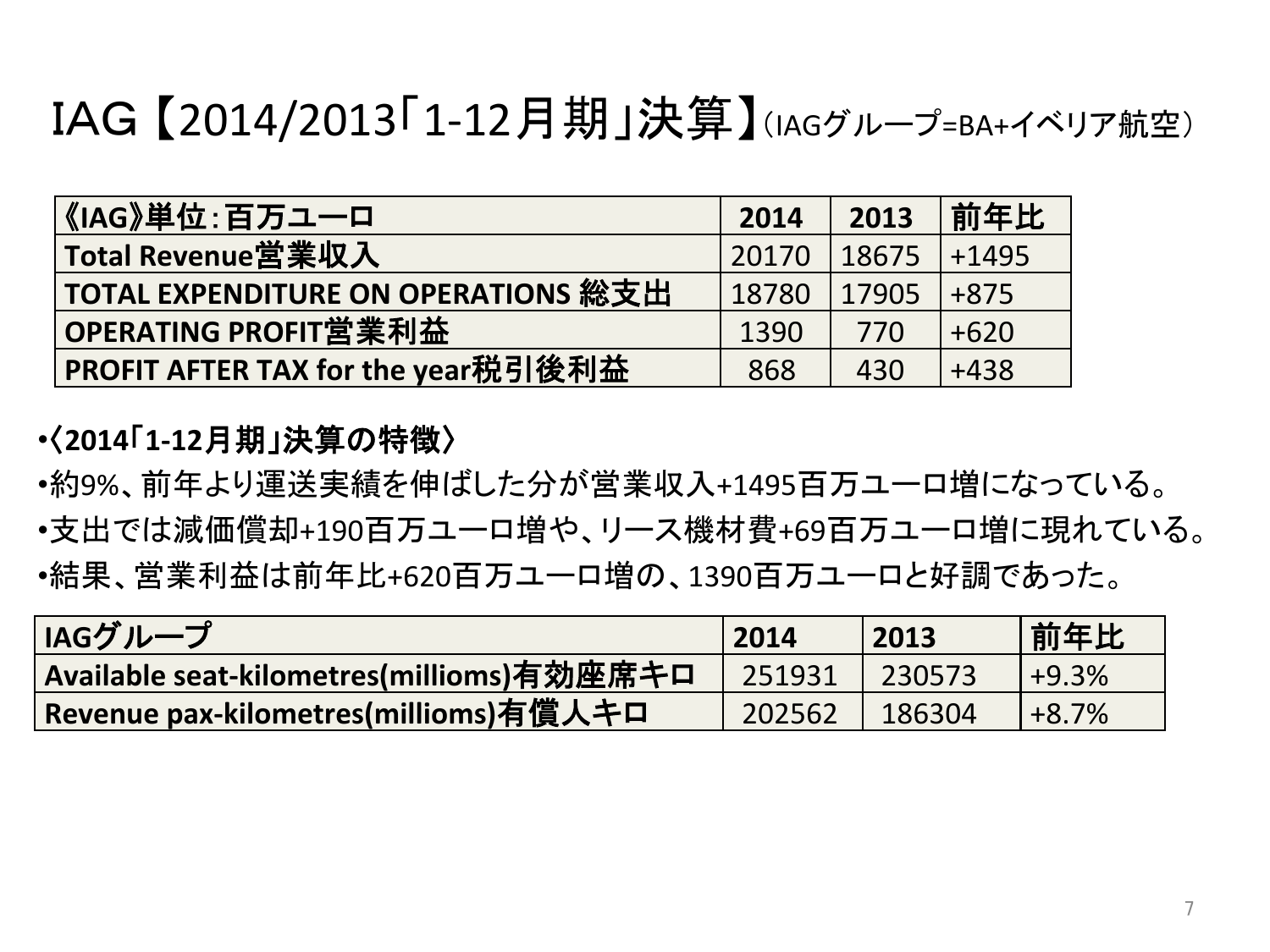## AF/KLM 【2014/2013年12月期決算】

| Compte de résultat実績の会計報告(百万ユーロ)               | 2014     | 2013     | 前年比            |
|------------------------------------------------|----------|----------|----------------|
| CHIFFRE D'AFFAIRES 取引総額                        | 24912    | 25520    | $-2.4\%(-608)$ |
| Charges externs 外部負担                           | $-15791$ | $-15997$ | $-1.3\%(-206)$ |
| RÉSULTAT D'EXPLOITATION 営業実績                   | $-129$   | $+130$   | $-259$         |
| RÉSULTAT DES ACTIVITÉS OPÉRATIONNELLES 運用の結果   | 751      | $-227$   | $+978$         |
| RÉSULTAT NET DES ENTREPRISES INTÉGRÉES 統合最終実績  | $-146$   | $-1485$  |                |
| <b>RÉSULTAT DES ACTIVITÉS POURSUIVIES 活動実績</b> | $-185$   | $-1696$  | $+1511$        |
| <b>RÉSULTAT DE L'EXERCICE 営業実績</b>             | $-189$   | $-1818$  |                |
| RÉSULTAT NET - PART DU GROUPE グループ最終実績         | $-198$   | $-1827$  | $+1629$        |

#### •〈**2014**年**12**月期決算䛾特徴〉

- •営業収入が前年比-608百万ユーロ減で、営業費用䛿-206百万ユーロ減であった。
- •主なコスト削減は燃油費-268百万ユーロ減である。

•航空以外の収支が改善され、結果、グループ決算は前年比+1629百万ユーロ増の-19 8百万ユーロの赤字となっている。

| 単位:百万                                             | 2014    | 2013   | 前年比     |
|---------------------------------------------------|---------|--------|---------|
| passagers transportés 輸送人数                        | 77450   | 77328  | $+0.2%$ |
| Capacité(SKO) Le siège au kilomètre offert座キロ     | 2707879 | 272416 | $-0.6%$ |
| Traffic(PKT) passenger kilometers of transport旅キロ | 229347  | 228313 | $+0.5%$ |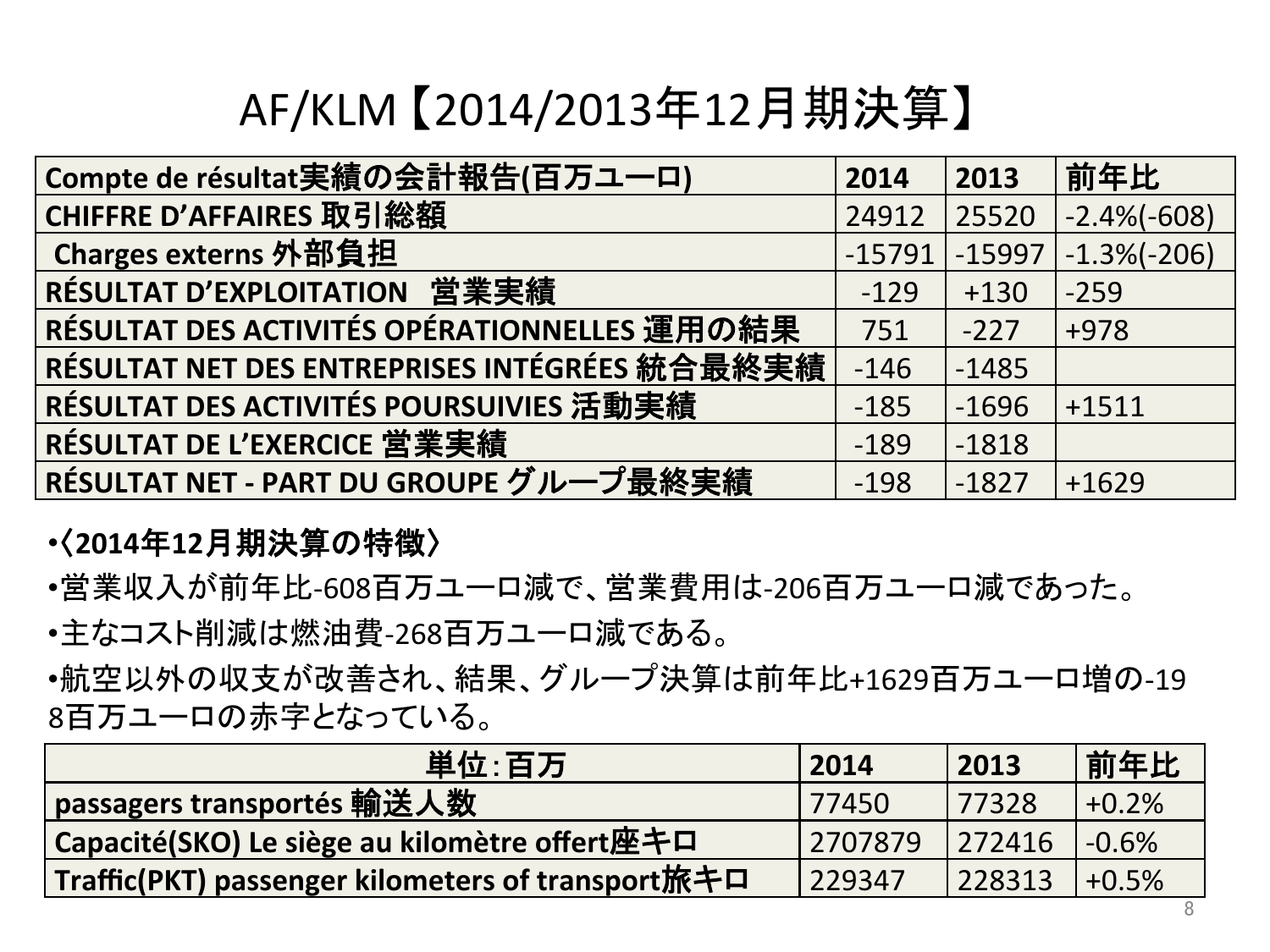キャセイ **CX** 【**2014/2013**「**12**月期」決算】注:1 HK\$15円(2015.4.21)

| Group (HK \$ million)                      | 2014/12 | 2013/12 前年比 |                  |
|--------------------------------------------|---------|-------------|------------------|
| Turnover売上高                                | 105991  | 100484      | $+5.5\% (+5507)$ |
| Passenger services旅客サービス                   | 75734   | 71826       |                  |
| Cargo services貨物サービス                       | 25400   | 23663       |                  |
| Catering, recoveries and other servicesその他 | 4857    | 4995        |                  |
| Operating expenses営業費用                     | 101556  | 96724       | $+5.0\%(+4832)$  |
| Operating profit(loss)営業損益                 | 4435    | 3760        | $+675$           |
| Profit for the year当期利益                    | 3450    | 2904        | $+546$           |

#### 〈**2014**年**12**月期決算䛾特徴〉

- •営業収入が前年比+5507 HK\$million増、費用は+4832 HK\$million増となっている。 •運送量を拡大し、燃油費は前年比+2167 HK\$million増となった。
- •コスト増で目立つのは、機材原価償却およびリース費用で、前年比増となっている。

#### •【2014/2013「1-12月期」運送実績】

| <b>Cathay Pacific and Dragonair</b>         | 2014   | 2013   | 前年比      |
|---------------------------------------------|--------|--------|----------|
| Revenue Passengers carried(thousands)乗客数    | 31570  | 29920  | ' +5.5%  |
| Available seat-kilometres(millioms)有効座席キロ   | 134711 | 127215 | $+5.9%$  |
| Available tonne-kilometres(millioms) 有効トンキロ | 28440  | 26259  | $+8.3\%$ |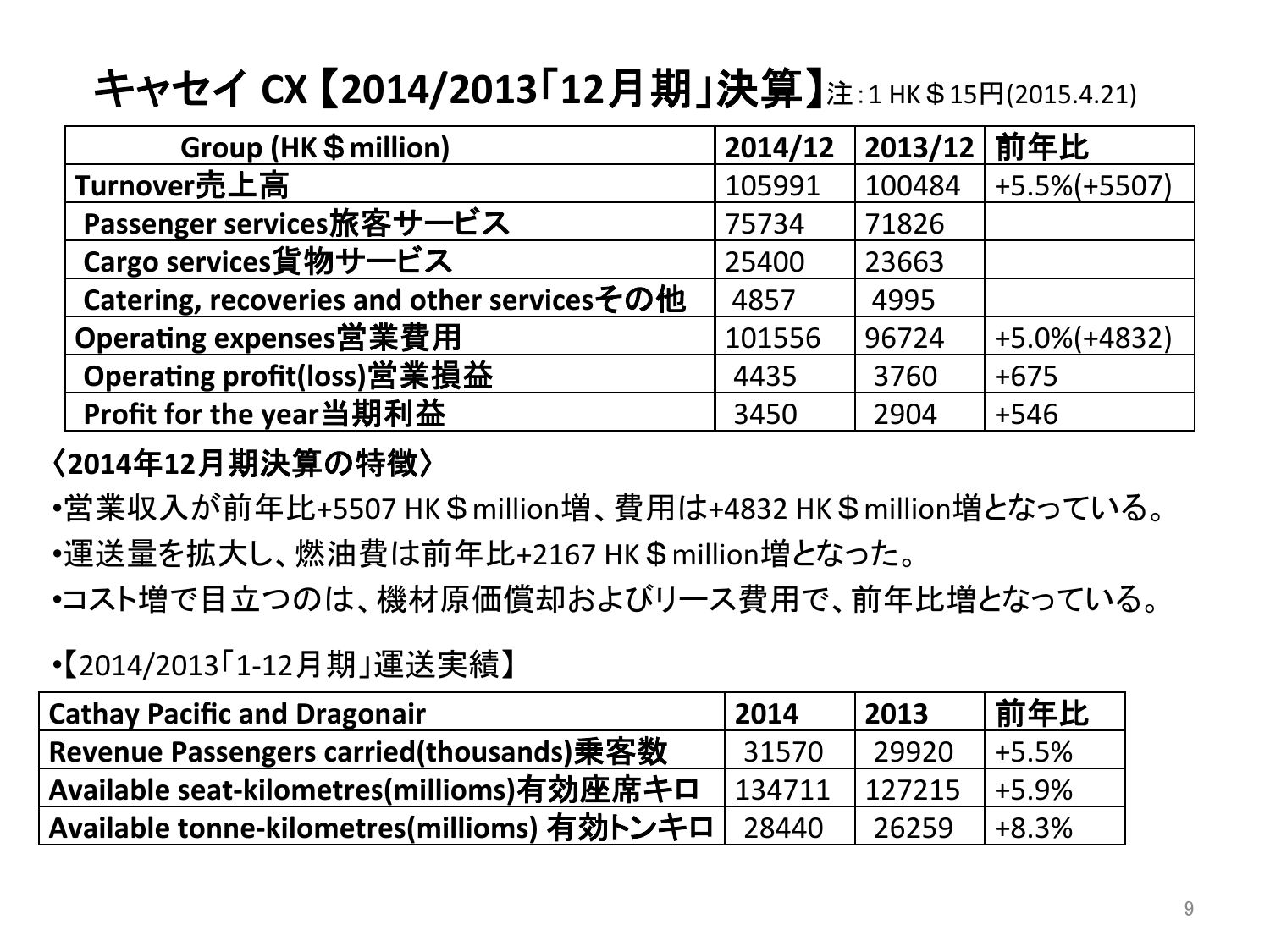### シンガポール **SQ**【**14-15/13-14**第**3**四半期**(4-12**月**)**決算】

| Group決算(\$million)        | 2014-15 | 2013-14 | 前年同期比 |
|---------------------------|---------|---------|-------|
| Revenue収入                 | 11685   | 11616   | $+70$ |
| Total expenditure総支出      | 11368   | 11295   | $-72$ |
| Operating profit営業利益      | 317     | 319     |       |
| Profit for the period当期利益 | 364     | 381     |       |

#### 〈**2014-2015**第**3**四半期**(4-12**月**)**決算䛾特徴〉

- •収入増+70\$millionと、費用減-72\$millionが相殺されている。
- •減価償却費用は減っているが、機材リース費用と打ち消し合っている。

#### •【**2014/2013**「**4-12**月期」運送実績】

|                                 | 2014    | 2013    | 前年比2014/2013 |
|---------------------------------|---------|---------|--------------|
| Capacity(M seat km)百万座キロ        | 90910.1 | 91146.7 | $-0.25%$     |
|                                 | 72065.3 | 72465.9 | $-0.55\%$    |
| <b>Passenger carried(000)千人</b> | 14283   | 14168   | $+0.81%$     |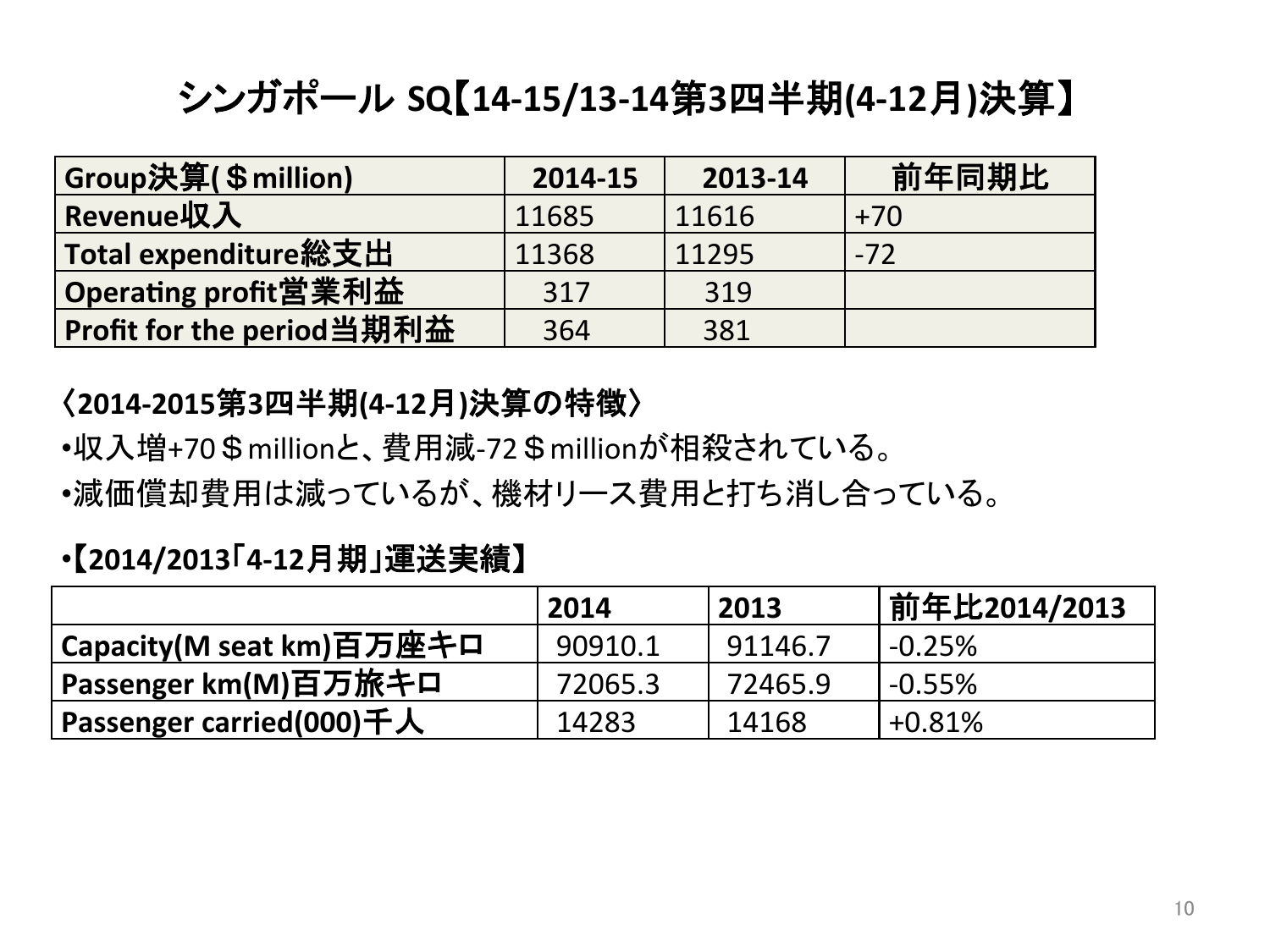# タイ国際 TG【14/13「12月期」決算】

| Unit: 百万Baht                 | 2014     | 2013              | 前年比 |
|------------------------------|----------|-------------------|-----|
| Total operating revenues営業収入 | 188367   | $206336$ $-8.7%$  |     |
| Total Revenues総収入            | 191266   | $211605 - 9.6%$   |     |
| $\mid$ Total Expenses総経費     | 220627   | 220639            |     |
| Profit(loss)before tax 税前損益  | $-16738$ | $-12929$ $-29.5%$ |     |
| Net Profit(loss)当期損益         | $-15573$ | $-12000$ $-29.6%$ |     |

#### 〈**2014(12**月期**)**決算䛾特徴〉

•営業収入が-17969百万Baht減となり、当期損益は15573百万Bahtの赤字に悪化した。 •コスト削減で目立つのは人件費-1835百万Baht減で、費用増の特徴である機材財政損 失57995百万Bahtが突出している。

•前年の関連会社損失-836百万Bahtから、今年度は-77百万Baht利益に好転している のも特徴的である

| 《2014運送実績「悪化」》     | 2014  | 2013  | 前年比      |
|--------------------|-------|-------|----------|
| 旅客数(百万人)           | 19.10 | 21.51 | $-11.2%$ |
| 有効座キロ(百万ASK)       | 82969 | 85655 | $-3.1%$  |
| 有償旅キロ(百万RPK)       | 57194 | 63479 | $-9.9%$  |
| 利用率(Cabin Factor)% | 58.9  | 74.1  | $-5.2%$  |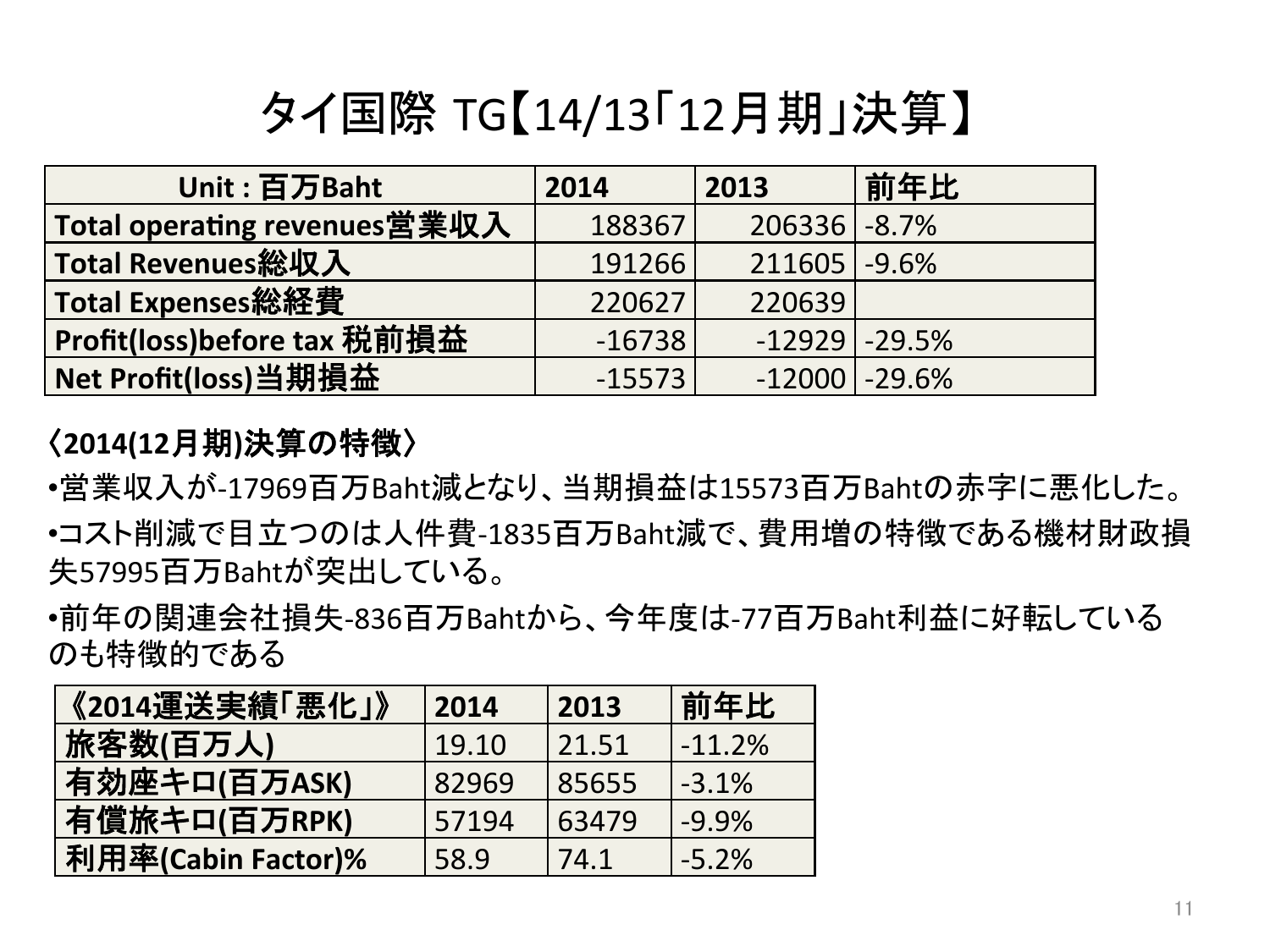# 中堅・新興航空会社の経営状況

- ・スカイマーク
- ・ **JTA** 日本トランスオーシャン航空
- ・ **HAC** 北海道エアシステム
- ・ **JAC** 日本エアーコミューター
- ・ **ADO** エアドウ
- ・ソラシド航空**SNA**
- ・ **SFJ** スターフライヤー
- ・アイベックス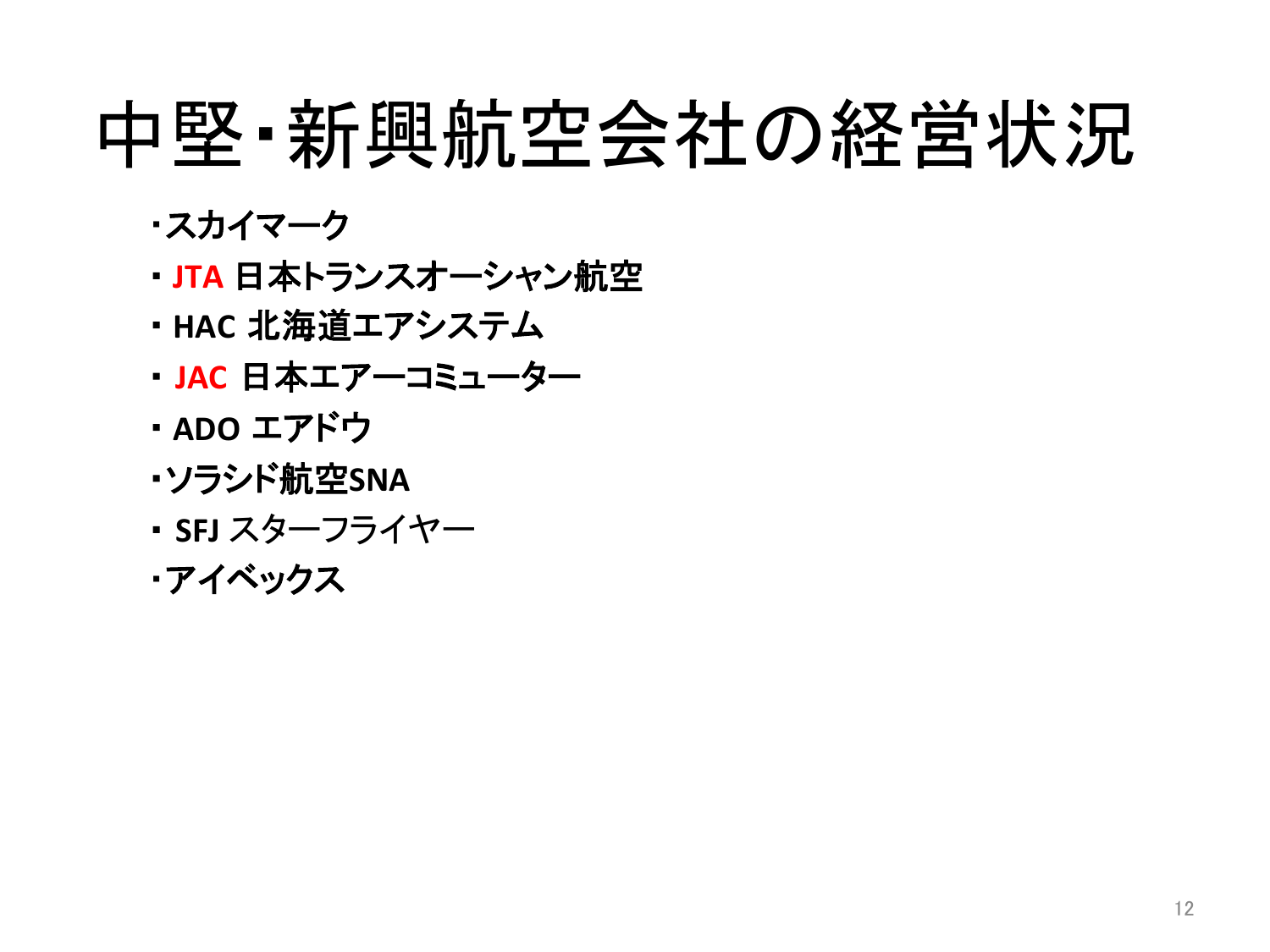#### 国内中堅・新興航空会社䛾業績2011-2013

| (百万円)                 | <b>2011年度収入</b> | 2012年度収入 | 当期純利益  | 2013年度収入 | 前期比     | 当期純利益   |
|-----------------------|-----------------|----------|--------|----------|---------|---------|
| <b>JEX</b>            | 1010億54         | 1175億30  | 132億44 | 1297億35  | 10.4%   | 101億11  |
| <b>SKY</b>            | 802億55          | 859億43   | 37億78  | 859億75   | 0.04%   | -18億45  |
| <b>AIRDO</b>          | 431億72          | 452億36   | 6億40   | 494億98   | 9.4%    | 1億23    |
| J-Air                 | 360億00          | 380億00   | 32億27  | 390億00   | 2.6%    | -6億62   |
| <b>JTA</b>            | 394億92          | 397億72   | 21億32  | 389億45   | $-2.0%$ | 17億15   |
| <b>SNA</b>            | 292億26          | 306億55   | 11億01  | 349億37   | 14.0%   | 71      |
| <b>SFJ</b>            | 225億80          | 251億66   | 2億87   | 330億24   | 31.2%   | -30億40  |
| <b>Peach</b>          |                 | 143億87   | -12億09 | 305億95   | 112.7%  | 10億46   |
| <b>JAC</b>            | 273億42          | 263億94   | 26億43  | 267億22   | 1.2%    | 23億00   |
| <b>AJX</b>            | 157億76          | 162億26   | $-77$  | 190億56   | 17.4%   | 1億83    |
| <b>ANA WINGS</b>      | 170億00          | 180億00   | 4億89   | 180億00   | 0.0%    | -1億01   |
| <b>Jet Star Japan</b> | 非公開             | 128億19   | -88億34 | 290億91   |         | -111億01 |
| <b>IBEX</b>           | 88億27           | 112億29   | 5億66   | 124億36   | 10.7%   | 1億30    |
| バニラ(旧AAJ)             |                 | 34億67    | -36億41 | 65億91    |         | -60億05  |
| <b>RAC</b>            | 30億07           | 35億18    | 2億91   | 39億52    | 12.3%   | 47      |
| <b>HAC</b>            | 20億87           | 20億65    | -2億96  | 25億00    | 21.1%   | 1億38    |
| <b>ORC</b>            | 18億89           | 18億18    | 44     | 18億48    | 1.7%    | 1億37    |
| 天草エアライン               | 6億34            | 6億75     | 46     | 7億32     | 8.4%    | 12      |
| <b>FDA</b>            | 83億89           | 111億13   |        | 127億10   |         |         |

・ジェットスタージャパン䛾**6**月期決算を除き、他社䛿**3**月期決算 

·ANAウイングスは未公表につき推定値

・フジドリームエアラインス**FDA**䛿、国交まとめ特定本邦航空運送事業者以外䛾事業者における 航空輸送サービス(ウイングデイリー**News**)から「旅客収入」を引用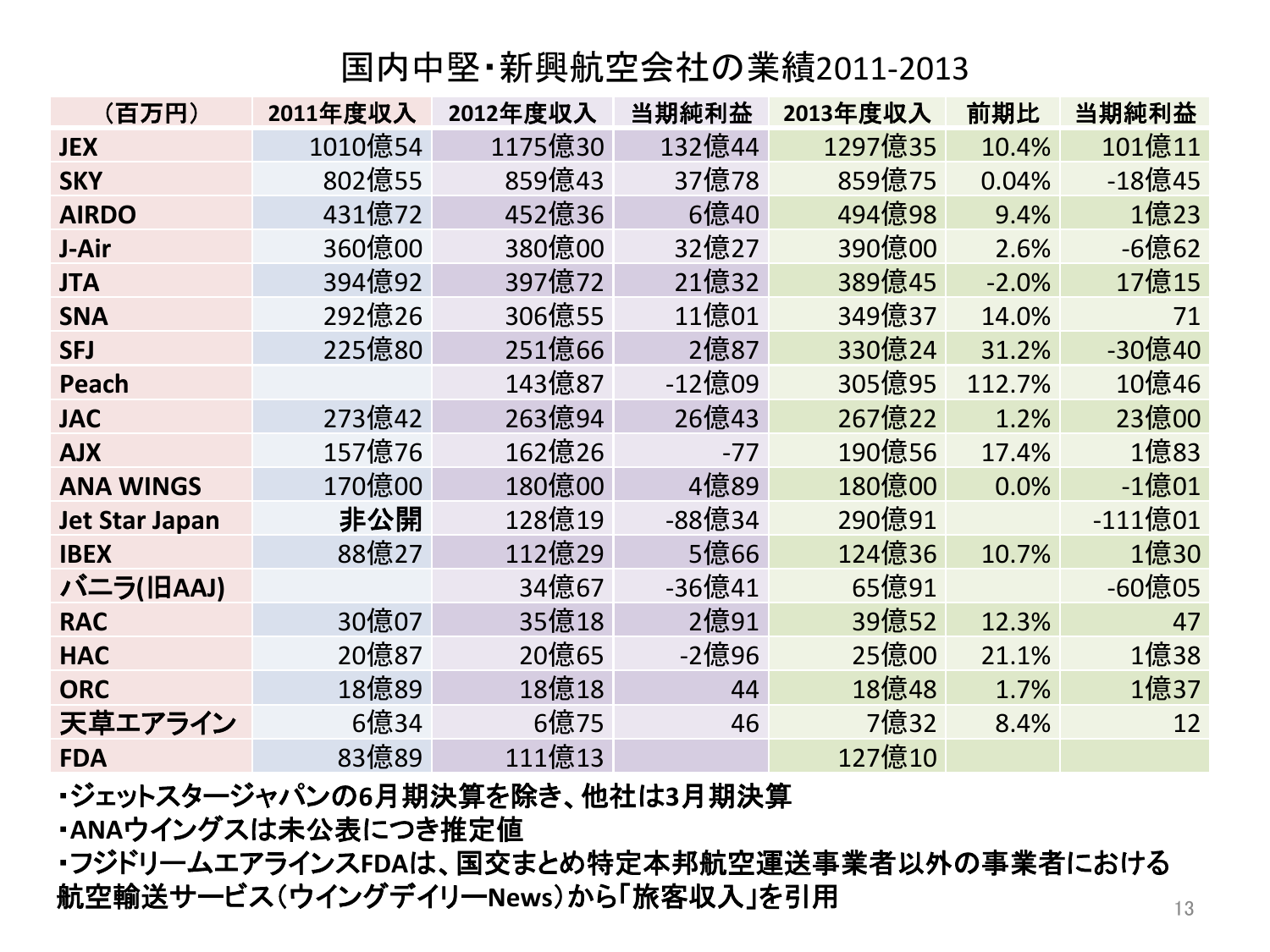### **ANA** 持ち株会社䛾支配構造

・本来、持株会社はグループ会社を横並びで競わせ利益を追求する。 ·ANAホールディングスは、事業会社ANAとの間接支配構造になっている。 ・これでは、持株会社にした意味がなく、グループ会社の貢献度も不透明

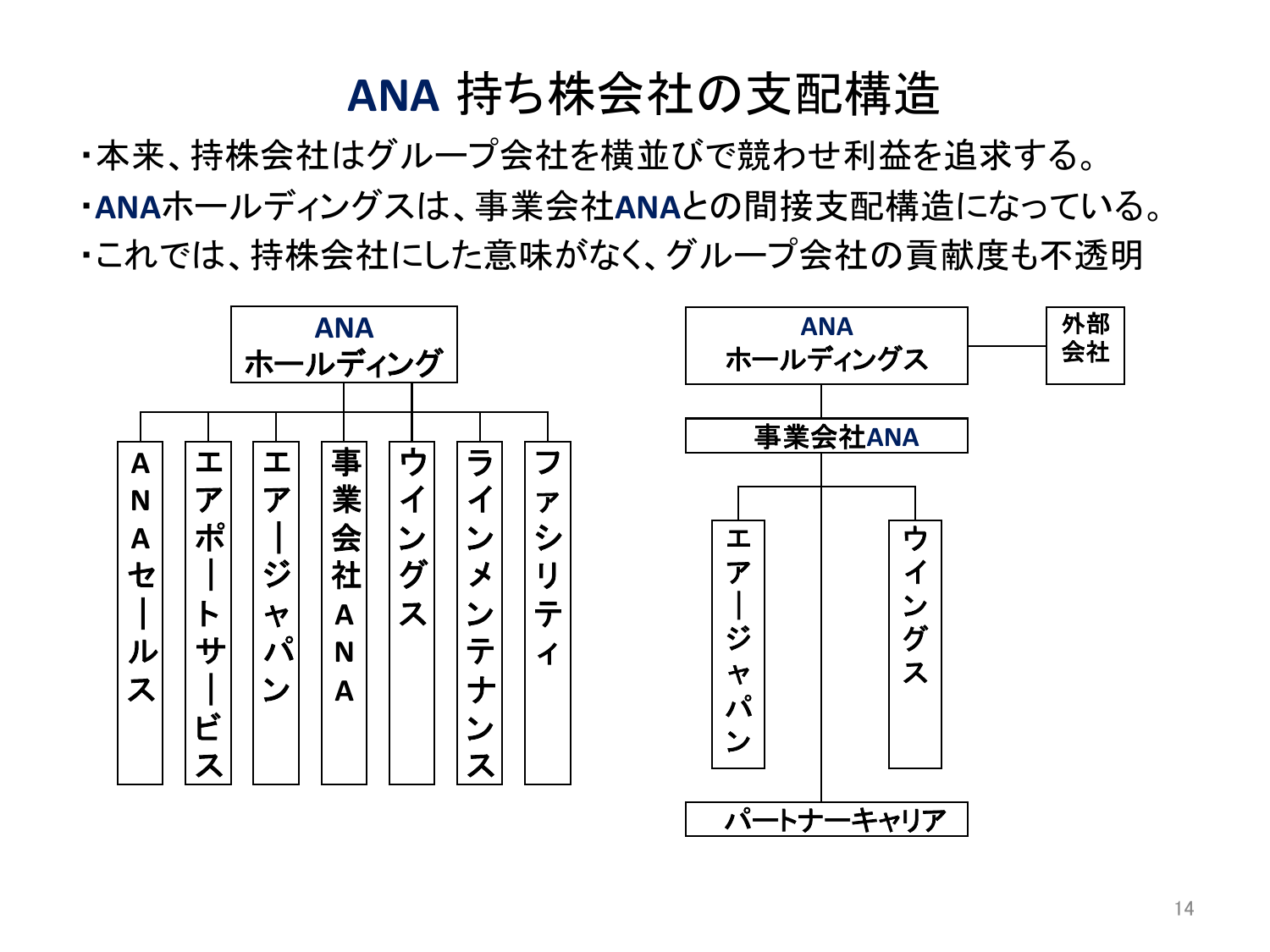スカイマークの経営分析

《2013年度》

| 営業収入  | 営業費用(前年比)  | 営業利益  経常利益 |      | 当期利益  |
|-------|------------|------------|------|-------|
| 859億円 | 884億円+8.9% | -25億円      | -4億円 | -18億円 |

・円安による燃料価格の高騰と他社との競争 激化、旅客数が想定を下回って苦戦 

《**2014**年度「見通し」》

| 営業収入   | 営業利益 | <b>「当期利益</b> |
|--------|------|--------------|
| 1044億円 | 3億円  | 3億円          |

#### 《2014年度「業績予想」修正》2014.10.30

| 営業収入  | 営業利益   | 当期利益   |
|-------|--------|--------|
| 882億円 | -124億円 | -136億円 |

・A330導入コスト、円安、原油高および 競争激化による旅客収入の計画未達

★<スカイマーク>負債1000億円超 民事再生法適用申請へ(毎日新聞1月28日) 経営不振が続くスカイマークは、自力での経営再建を断念し、東京地裁に民事再生 法の適用を申請。負債総額は欧州エアバスから求められている最大7億ドル(約820 億円)の損害賠償などを加えると1000億円超になる見通し。 スカイマークは、規制緩和で「第三極」として設立され、98年に羽田-福岡線を就航。

02年に破綻したエア・ドゥなどの新規参入航空が次々と全日空の傘下入りする中、経 営の独立を維持してきた。現在は「ドル箱」と呼ばれる羽田空港発着枠を36枠保有し ている。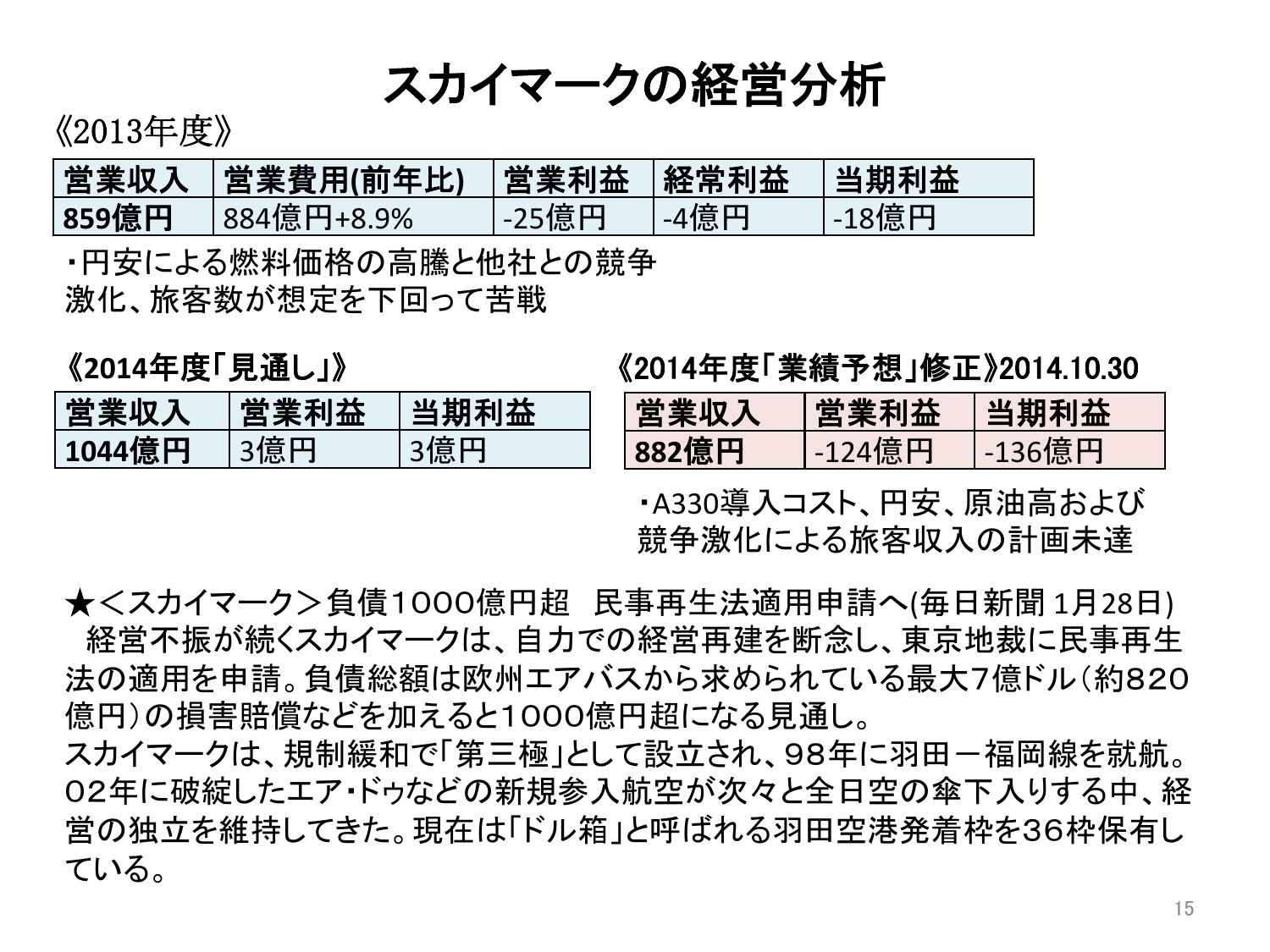**JTA** 日本トランスオーシャン航空䛾経営分析

《**2013**年度》 (前年比)

| 営業収入 | 営業利益 | └経常利益│                                                               | 当期利益 |
|------|------|----------------------------------------------------------------------|------|
|      |      | <b>389億円-2.0%</b>  31億4300万円-28.5%  31億7600万円-28.1%  17億1500万円-19.6% |      |

《**2014**年度「中間決算」》

| 営業収入 | 営業利益 | 経常利益 | 当期利益 |
|------|------|------|------|
|      |      |      |      |

★2014中間決算、営業収益5.3%減(ウイングデイリー20141107)

- ・日本トランスオーシャン航空(JTA)が発表した2015年3月期中間決算(2014年4月1日 〜9月30日)では、離島直行便の増収や割引運賃の拡充効果があったものの、那覇−石 垣線、宮古線の競争激化によって旅客単価が落ち込んで、営業収益は前年同期比 5.3%減少した198億3700万円となった。
- ・損益面では、営業利益が13.5%減の24億6900万円、経常利益は11.3%減少した25億 9200万円とそれぞれ減益。ただ、特別損失が前年同期に比べて減少したため、当期純 利益は6.9%増の16億8500万円となった。
- ・旅客収入は5.3%減少した165億4000万円。羽田−石垣線への767-300型機の投入に よる増便や、羽田−石垣、宮古、久米島線といった離島直行便が好調だったほか、割引 運賃の拡充効果などが奏功した。
- ・一方、那覇−石垣線などで他社と䛾競争環境が激化しており、旅客単価が減少した。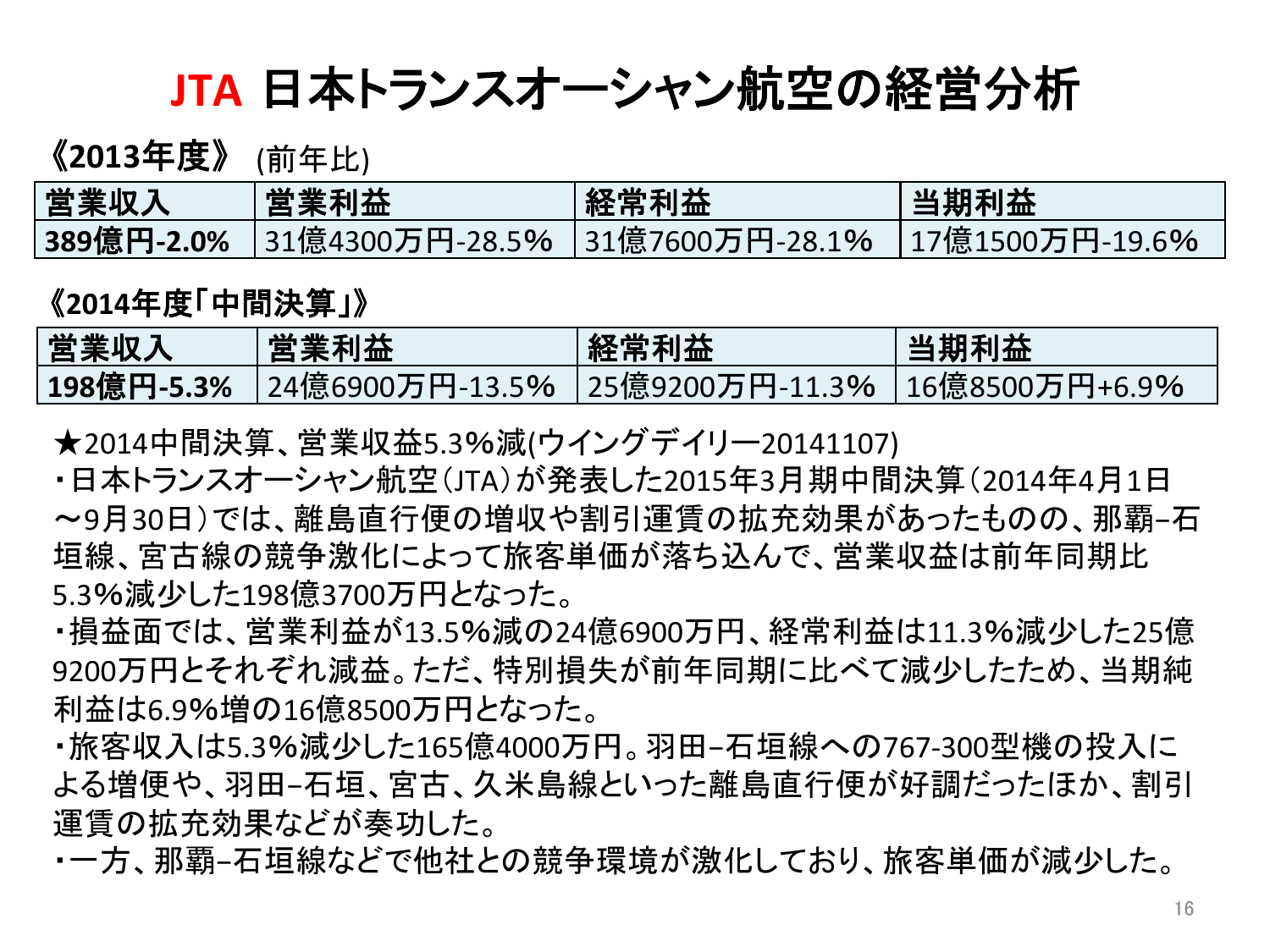### **HAC** 北海道エアシステム䛾経営分析

《**2013**年度》

| 営業収入 | 営業利益 | 経常利益   | 当期利益     |
|------|------|--------|----------|
|      |      | 6451万円 | 1億3842万円 |

★JAL植木社長、高橋北海道知事にHAC再子会社化報告 JALが株式51.2%保有、離島路線維持など約束(ウイングデイリー20141027)

日本航空(JAL)の植木義晴社長は10月24日、北海道の高橋はるみ知事を訪問し、 23日付で北海道エアシステム(HAC)を再子会社化したことを報告した。 JALは2011年3月のHACの経営撤退後、HAC株式の出資比率を第2位の14.5%として いたが、このたび北海道などから株式を買い戻して51.2%と、過半数を占めるに至っ た。JALのHAC経営撤退後は、北海道が筆頭株主となっていたが、JALは経営撤退時 に北海道などへ売却したときの同額で株式を買い戻した。 HACは2013年に債務超過に陥り、同年9月ごろからJALでは再子会社化が進められ、 2013年度末には債務超過を解消した。HACは今月22日の取締役会でJALへの株式譲 渡を承認、約3年半ぶりにJALの一翼を担う。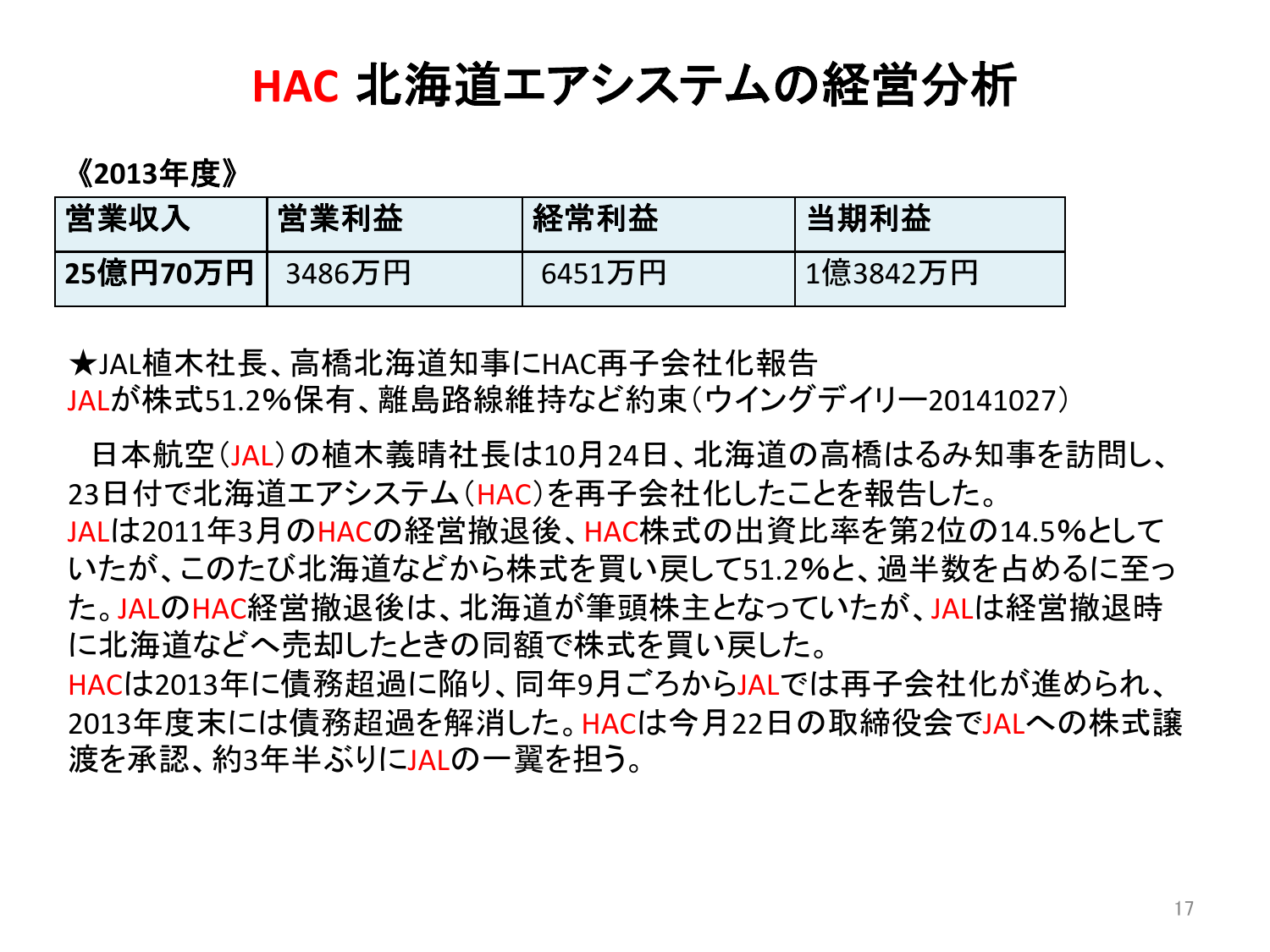JAC 日本エアーコミューターの経営分析

《**2013**年度》2014.03期決算 

| 営業収入     | 旅客収入     | 当期利益                 |
|----------|----------|----------------------|
| 267.22億円 | 251.63億円 | <sup>'</sup> 23.00億円 |

・詳細な決算は公表されていません。

《**2012**年度》2013.03期決算 

| 営業収入     | 旅客収入                  | 当期利益    |
|----------|-----------------------|---------|
| 263.94億円 | <sup>'</sup> 250.29億円 | 26.43億円 |

《**2011**年度》2012.03期決算 

| 営業収入     | 旅客収入     |
|----------|----------|
| 273.42億円 | 260.27億円 |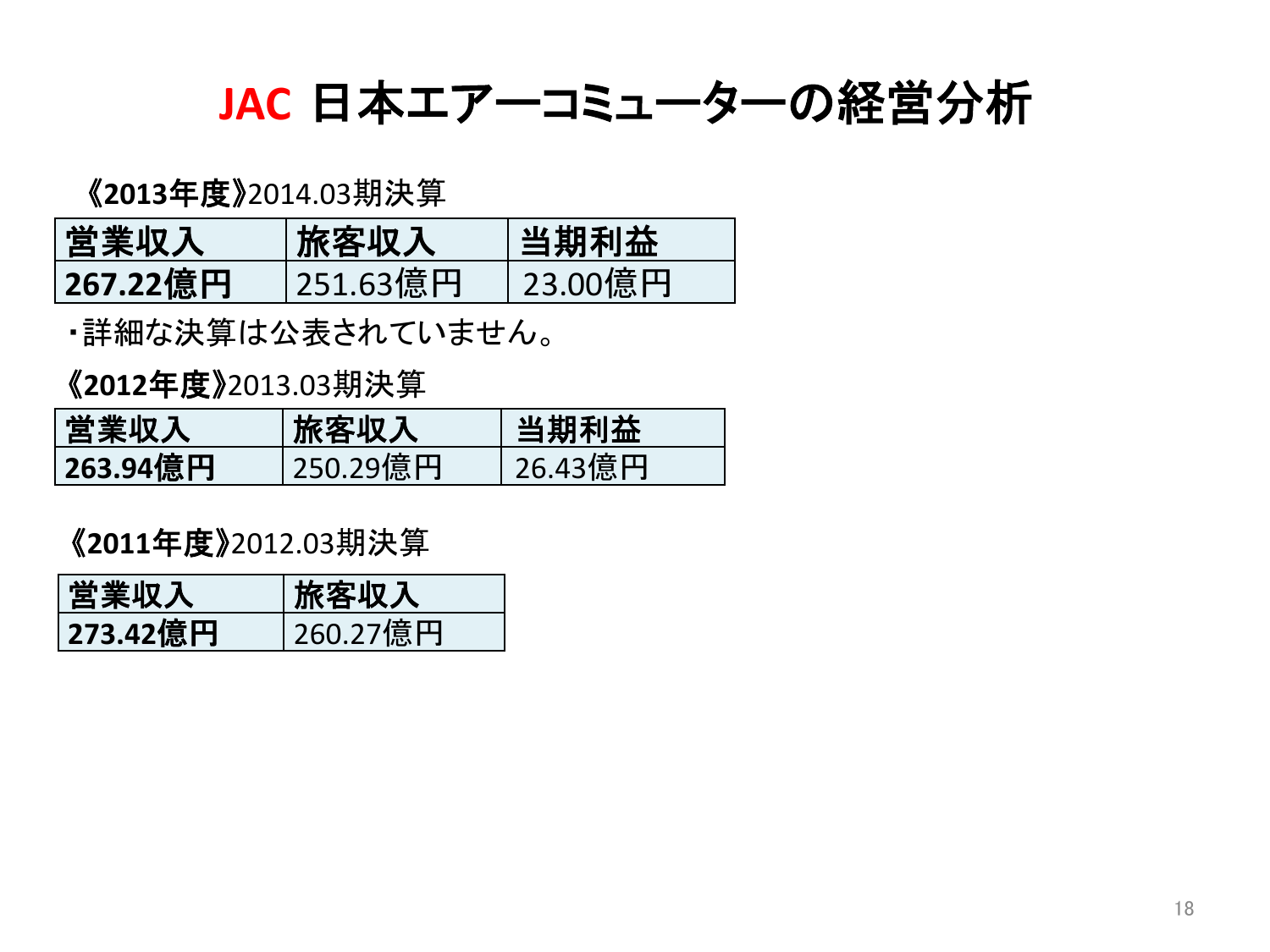### **ADO** エアドウ䛾経営分分析

《**2013**年度》 (前年比) 

| 営業収入       | 営業利益                            | 経常利益 | 当期利益           |
|------------|---------------------------------|------|----------------|
| 494億円+9.4% | 7億8300万円-56.4%   3億6300万円-79.9% |      | 1億2300万円-80.7% |

・原油価格や円安基調が運航コストに大きな影響、LCCの台頭による競争環境の激化

#### 《2014年度 上期決算》

| 営業収入  | 営業利益      | 経常利益      | 当期利益      |
|-------|-----------|-----------|-----------|
| 261億円 | 31億4300万円 | 29億0400万円 | 17億1100万円 |

★2014中間決算、旅客3.7%減(ウイングデイリー20141202) 

・AIRDO(ADO)がまとめた2015年3月期中間決算(2014年4月1日~9月30日)によると、 売上高が前年同期より0.3%増えた261億700万円となった。

・営業利益が77.3%増えた31億4300万円、経常利益が77.9%増えた29億400万円、中間 純利益が61%増えた17億1100万円の増収増益となった。

・ADOは、2014年度上半期に提供座席数を5.7%増の147万6000席と供給量を増やし、 全体の旅客数では3.7%減の97万3000人と前年同期を下回った。そのため座席利用率 䛿6.5ポイント下がった66.4%となった。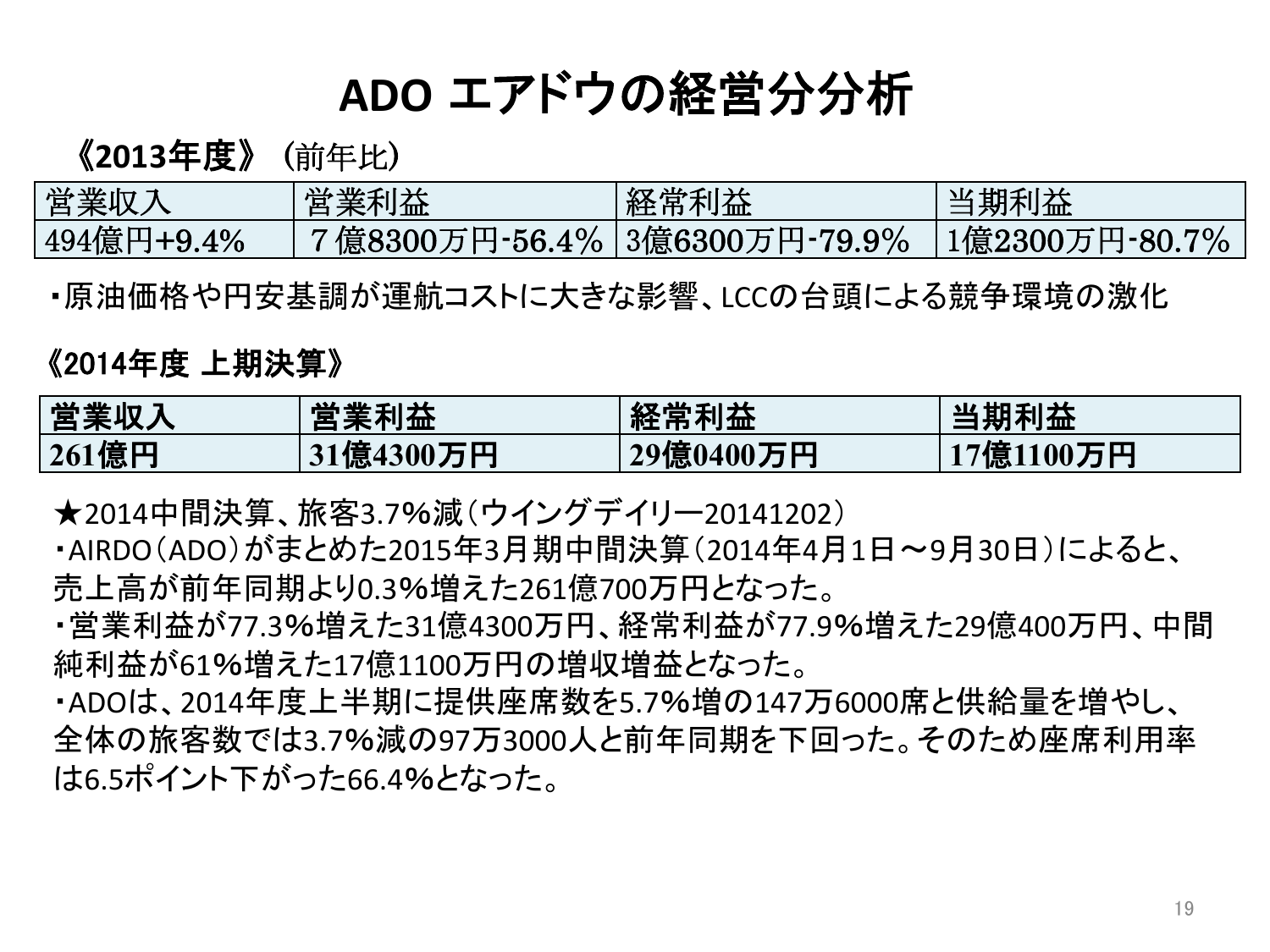### ソラシド航空**SNA**䛾経営分析

《**2013**年度》 (前年比)

| 営業収入        | 営業利益                             | 経常利益 | 当期利益             |
|-------------|----------------------------------|------|------------------|
| 349億円+13.9% | 15億6800万円-19.3%  13億5000万円-26.7% |      | ↑ 17100万円-93.5%↓ |

・路線の新規/増便により営業収入増、事業拡大と航空機燃料費など増加

《**2014**年度「見通し」》

| 営業収入  | 営業利益 | 当期利益 |
|-------|------|------|
| 358億円 | 16億円 | 1億円  |

★2014中間決算、増収もコスト増で営業利益57.6%減(ウイングデイリー20141128) ・ソラシドエアのスカイネットアジア航空(SNA)は2015年3月期中間決算(2014年4月1 日-9月30日)をまとめた。

- ・同社はブランド浸透による売上拡大を図り、営業収入が前年同期よりも0.3%増えた 177億7700万円となったが、費用面で主に新型機材導入によるリース料が増加、さら に円安進行による航空機燃料費の増加などにより、営業費用が4.4%増の172億8000 万円となり、利益面では営業利益が57.6%減の4億9700万円、経常利益が54.1%減の 5億9900万円、当期純利益が35.1%減䛾4億5700万円となった。
- ・機材更新が進んだことで提供座席数が6%増の125万6174席になり、旅客数が0.4% 減䛾80万2901人、有償座席利用率䛿4ポイント下がった64.1%となった。
- ・航空機リース料や燃料費など費用が増加、為替差益を中心とした営業外収益の一 方で、リース返却負担費用を含む営業外費用計上し、大幅な減益となった。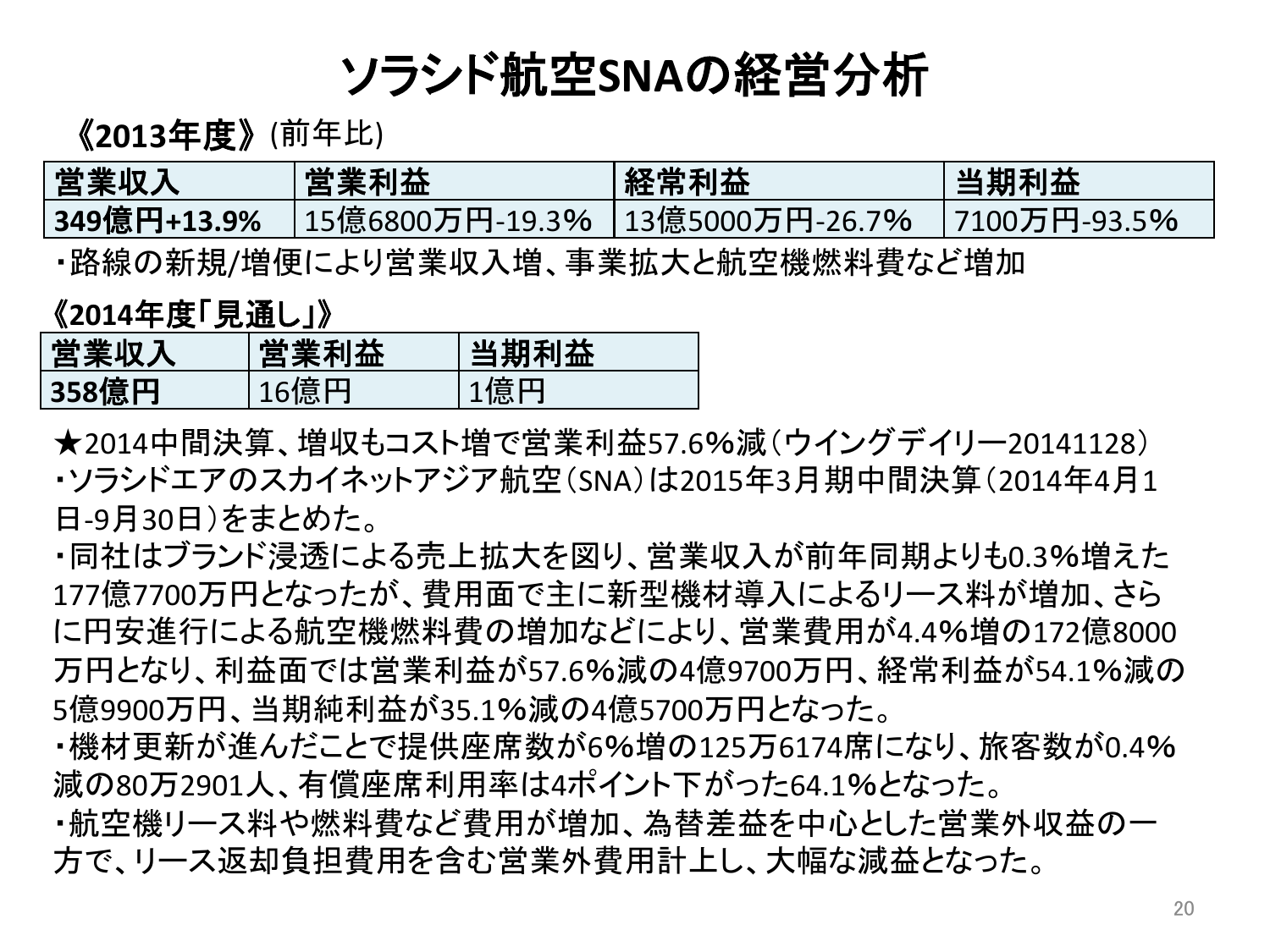SFJ スターフライヤーの経営分析

#### 《**2013**年度》

| 営業収入(前年比)   | 営業利益    | <b> 経常利益</b> | 当期利益  |
|-------------|---------|--------------|-------|
| 330億円+31.2% | ,-30億円。 | -26億円        | -30億円 |

・リース機材3機の返却整備費、円安に伴い燃費/機材費の増加、情報システ ム等の減損2億3400万円 

#### 《**2014**年度「見通し」》

| 営業収入(前年比)  | 営業利益 | <b>怪常利益</b> | 当期利益     |
|------------|------|-------------|----------|
| 354億円+7.2% | 2億円  | 5億5000万円    | 5億5000万円 |

★2014中間決算、大幅な損失縮小、合理化が奏功(ウイングデイリー20141104) ・スターフライヤー(SFJ)が発表した2015年3月期中間決算によると、1億8900万円の 赤字と、前年同期の13億1800万円から大幅に損失を縮小。売上高は7.1%増加した 171億5600万円。営業損失3億3000万円(前年同期:損失14億3600万円)で、経常損 失は1億6000万円(前年同期:損失13億1300万円)と、損失幅を縮小した。 ・2014年3月期通期決算で、最終損失25億5800万円もの損失など、危機に直面。LCC との競争やJAL復活・攻勢などにより、スターフライヤーは追い込まれていた。 ・経営の立て直しに向けて、路線ネットワークの再編や早期退職を進めるなど、経営 の合理化を推進、同社の業績は目覚ましい回復途上にあって、通期業績予想では 当期純利益5億4000万円の黒字を確保することが出来る見通し。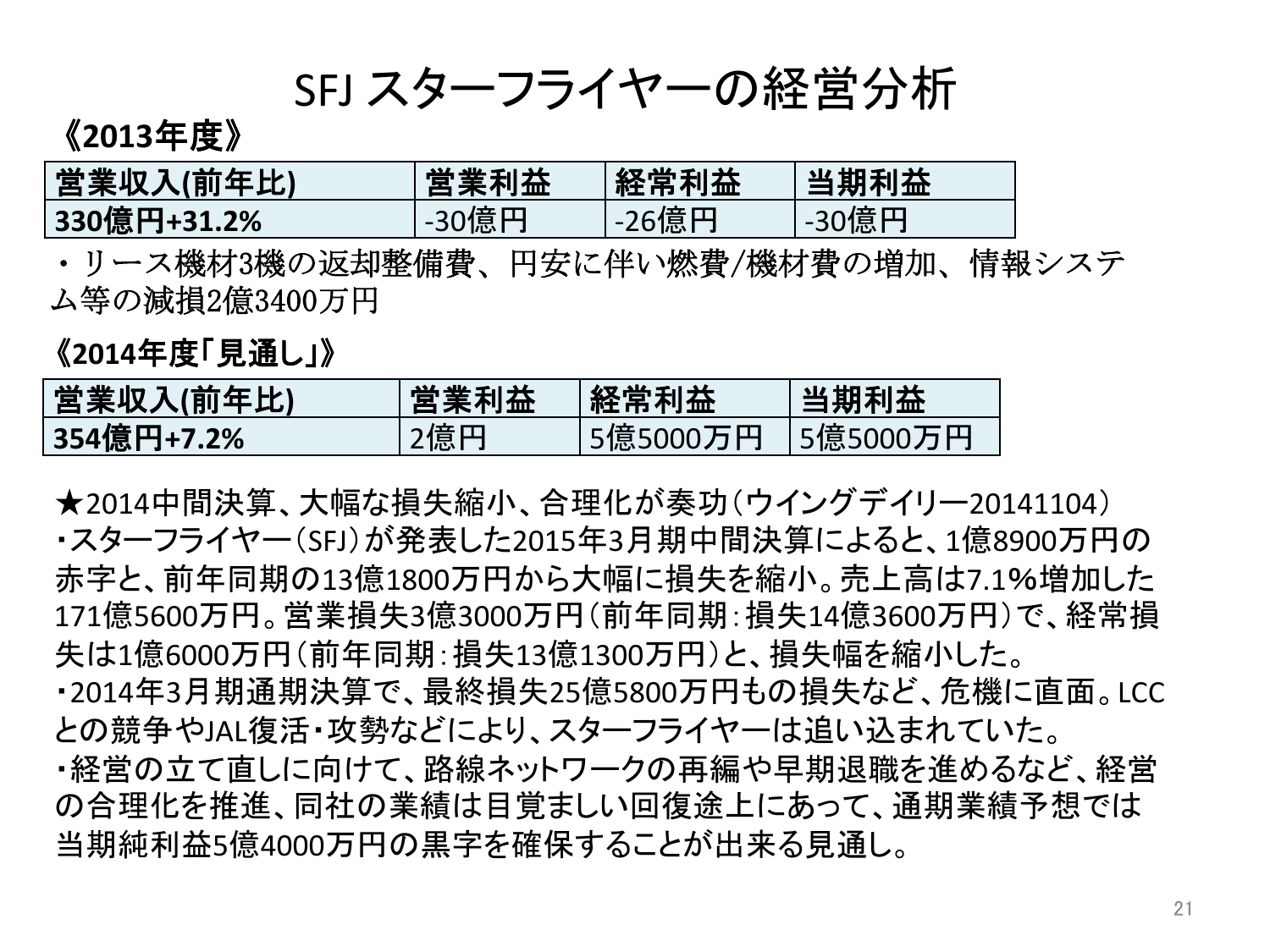アイベックスの経営分析

《**2013**年度》 (前年比)

| 営業収入 | 営業利益 | 経常利益 | 当期利益 |
|------|------|------|------|
|      |      |      |      |

•為替差益及び受取保険金などの営業外収益が減少

★IBEX、増収も経常利益49%減、純利益76.9%減(ウイングデイリー20140625) ・アイベックスエアラインズ(IBEX)は、2013年度決算(2013年4月1日~2014年3月31 日)を発表。事業収益は前年比10.7%増124億3600万円と増収となったものの、経 常利益ベースでは為替差益及び受取保険金などの営業外収益減少を受け、49.3% 減少2億5700万円と大幅な減益となった。営業利益䛿3.5%伸びて3億9000万円と なったが、当期純利益は76.9%減少した1億3000万円まで縮小した。 ・昨年2月、CRJ700NGを1機追加導入。これにより、既存のCRJ100/200型4機のうち、 1機を予備機として活用。CRJ700NG導入で機材の大型化と就航便数の増便を図っ た。しかし、昨年、台風が相次ぎ、今年2月には仙台空港が大雪の影響で閉鎖など、 自然現象に起因した欠航便が多数発生し、就航率が計画を下回った。 ・事業収入は10%を超える増収を記録したものの、事業費は保有機材の増加で減 価償却費が増加したほか、運航便数の増加で変動費が増えて、前年同期と比べて 11.2%増えた116億4400万円に膨らんだ。

・販売費及び一般管理費も6%増えた4億100万円だった。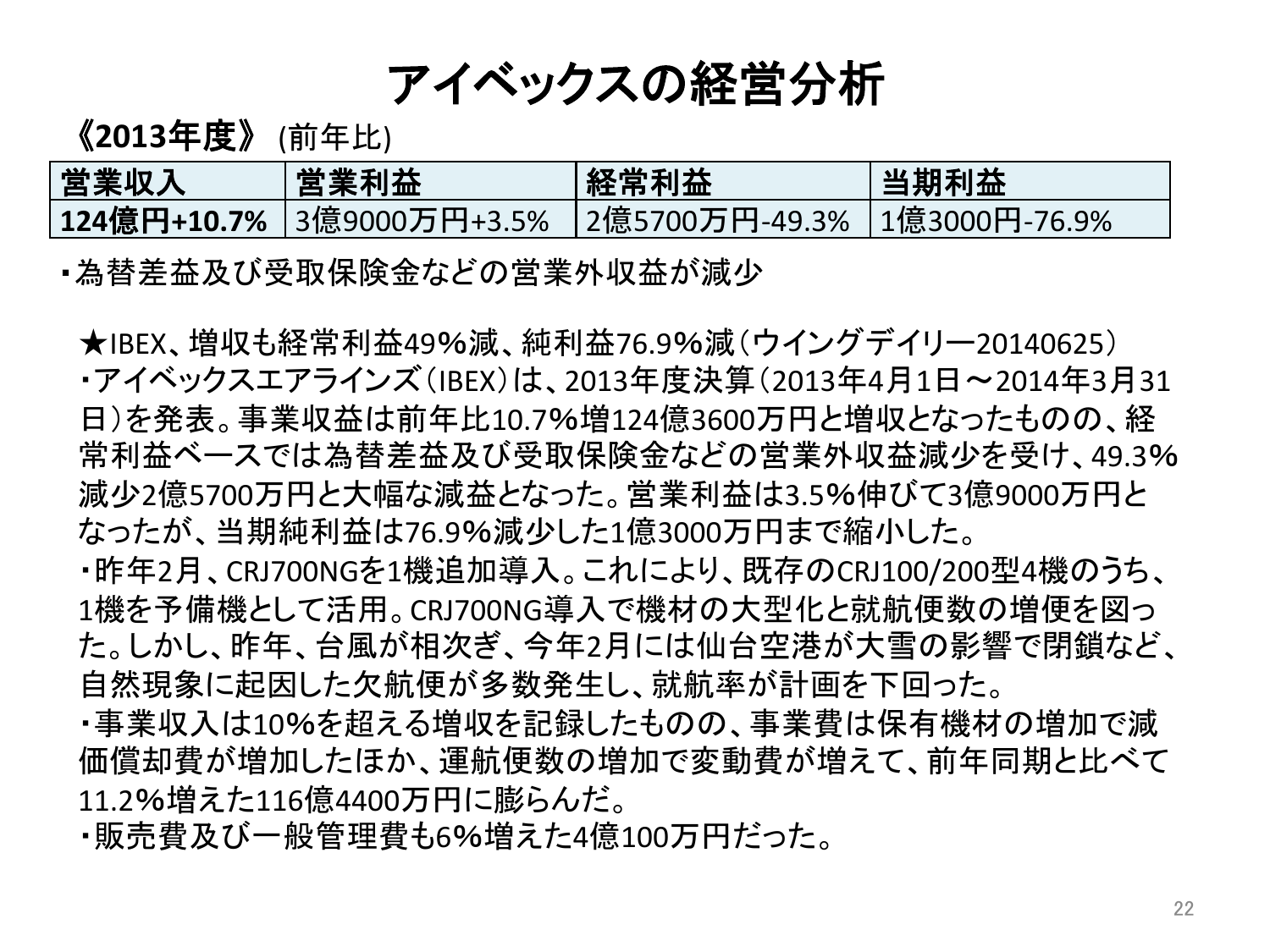「イールド」 大手䛿前年並み 2014年7-9月期 (ウイングデイリー**20141205**) 

| )内は前年同期       | 輸送人キロあたり旅客収入                  | 輸送人員あたり旅客収入     |
|---------------|-------------------------------|-----------------|
| 日本航空          | $18.4\text{H}$ (18.4円)        | 17300円(17400円)  |
| 全日空           | $18.5\text{H}(18.5\text{H})$  | 16600円 (16000円) |
| 日本トランスオーシャン航空 | 15.9円(16.2円)                  | 15200円(14900円)  |
| スカイマーク        | $12.3\text{H}(13.1\text{H})$  | 12500円 (13800円) |
| <b>AIRDO</b>  | 18.7円(19.2円)                  | 17400円(17800円)  |
| ソラシドエア        | $13.9$ 円 $(14.4$ 円            | 14700円(15200円)  |
| スターフライヤー      | $16.9\text{H}(16.8\text{H})$  | 16400円 (16400円) |
| ピーチ・アビエーション   | $9.4$ 円 $(9.7$ 円              | 8800円(9400円)    |
| ジェットスター・ジャパン  | $8.7\text{H}$ $(8.0\text{H})$ | 9000円(8600円)    |
| バニラ・エア        | $7.2$ 円 $(8.0)$               | 9200円(8300円)    |
| 春秋航空日本        | 4.6 <sup>H</sup>              | 4400円           |